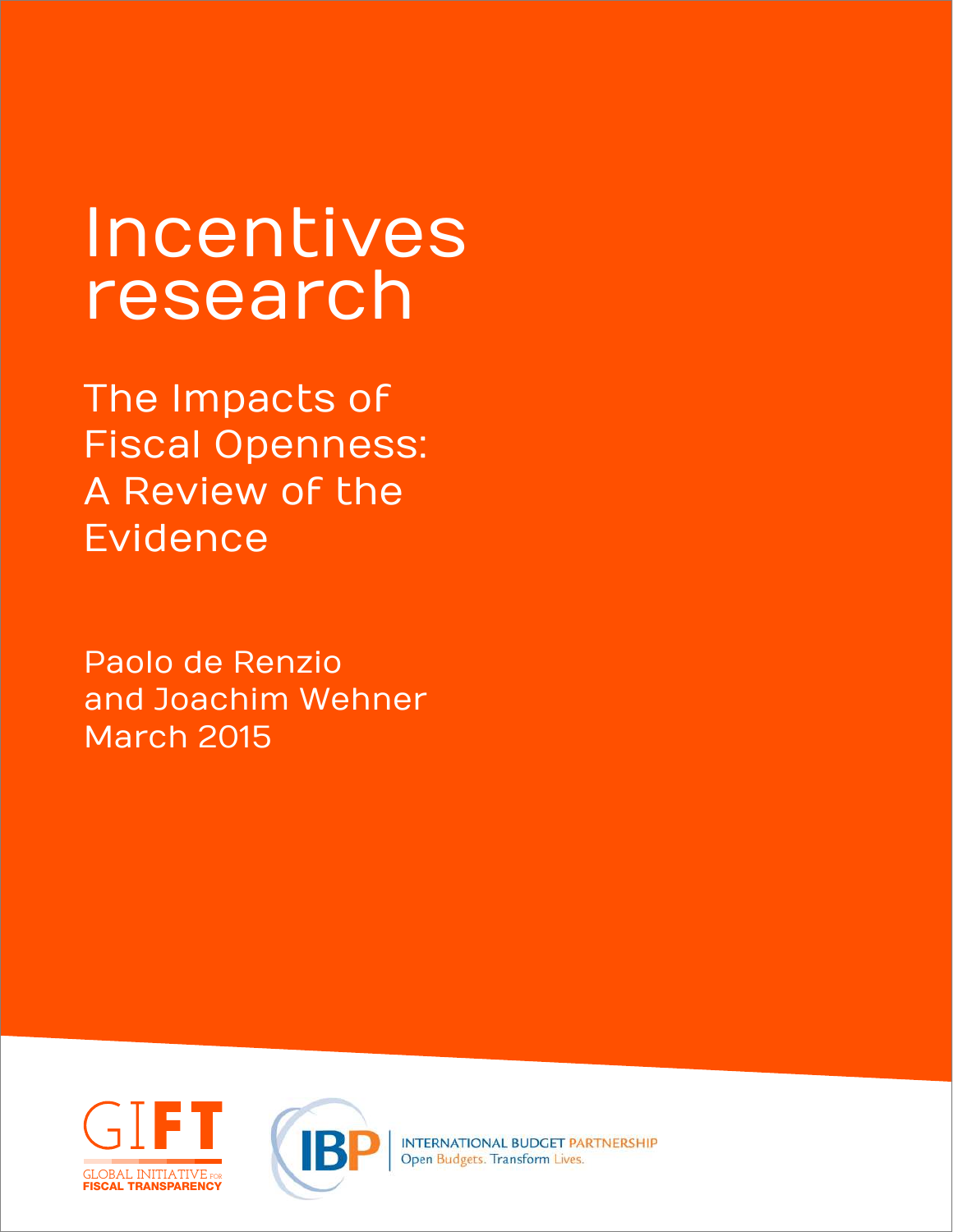### Abstract

Fiscal transparency and participation in budgeting are widely promoted and enshrined in an increasing number of international standards and norms. We provide the first structured review of the impacts of "fiscal openness" interventions, based on a database of 38 empirical studies. Fiscal openness variables are associated with the quality of the budget in terms of macro-fiscal outcomes, resource allocation, and service delivery, as well as wider governance and development outcomes. While only a handful of studies can make a convincing claim to identify causal effects, the most rigorous tests tend to find that fiscal transparency and participation in budgeting have desirable outcomes. Yet, gaps in the literature limit our understanding of exactly which interventions produce impacts, the relative effectiveness of different interventions and their relationships, the multiple impacts they generate, and under what conditions. We set out questions for future research.

**Acknowledgments:** We thank Hugh Batrouney for outstanding research assistance, and Alta Fölscher, Jonathan Fox, Juan Pablo Guerrero, Tim Irwin, Sanjeev Khagram, Steve Kosack, Victoria Louise Lemieux, Greg Michener, Murray Petrie, and Nicola Smithers for helpful comments and suggestions. This research was funded by the Global Initiative for Fiscal Transparency (GIFT).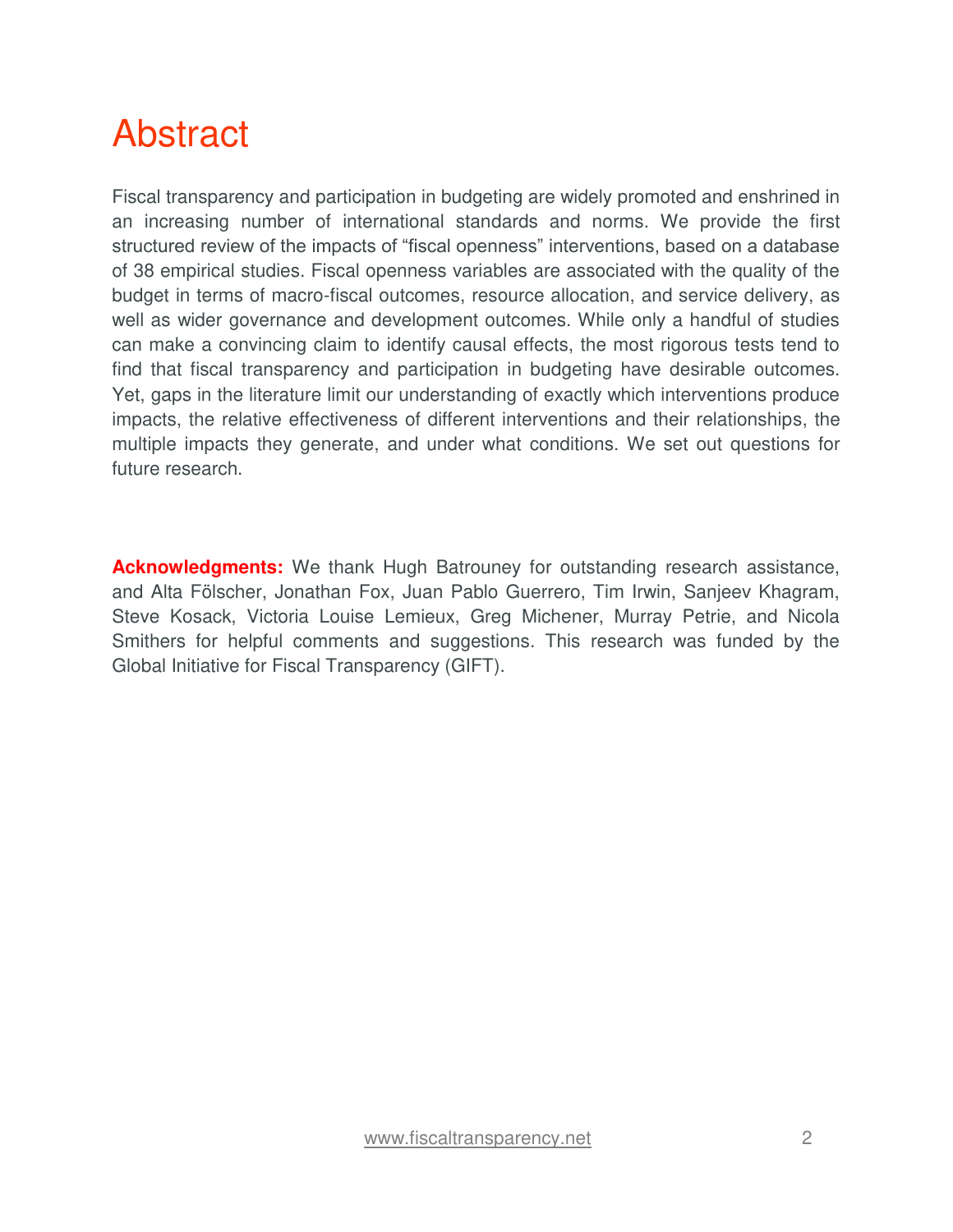### **Contents**

| L. | <b>INTRODUCTION</b>                                          | $\overline{\mathbf{4}}$ |  |  |  |
|----|--------------------------------------------------------------|-------------------------|--|--|--|
|    | II. SAMPLE DESCRIPTION AND OVERVIEW                          | $\overline{7}$          |  |  |  |
|    | III. TRANSPARENCY AND PARTICIPATION AS INDEPENDENT VARIABLES | 9                       |  |  |  |
|    | IV. SUMMARY OF IMPACTS                                       | 12                      |  |  |  |
|    | <b>IV.1. Macro-fiscal outcomes</b>                           | 12                      |  |  |  |
|    | IV.2. Resource allocation and service delivery outcomes      | 14                      |  |  |  |
|    | IV.3. Governance outcomes                                    | 17                      |  |  |  |
|    | IV.4. Development outcomes                                   | 19                      |  |  |  |
|    | V. ASSESSING THE STRENGTH OF THE EVIDENCE                    | 21                      |  |  |  |
|    | <b>VI. CONCLUSIONS</b>                                       | 23                      |  |  |  |
|    | <b>REFERENCES</b><br>27                                      |                         |  |  |  |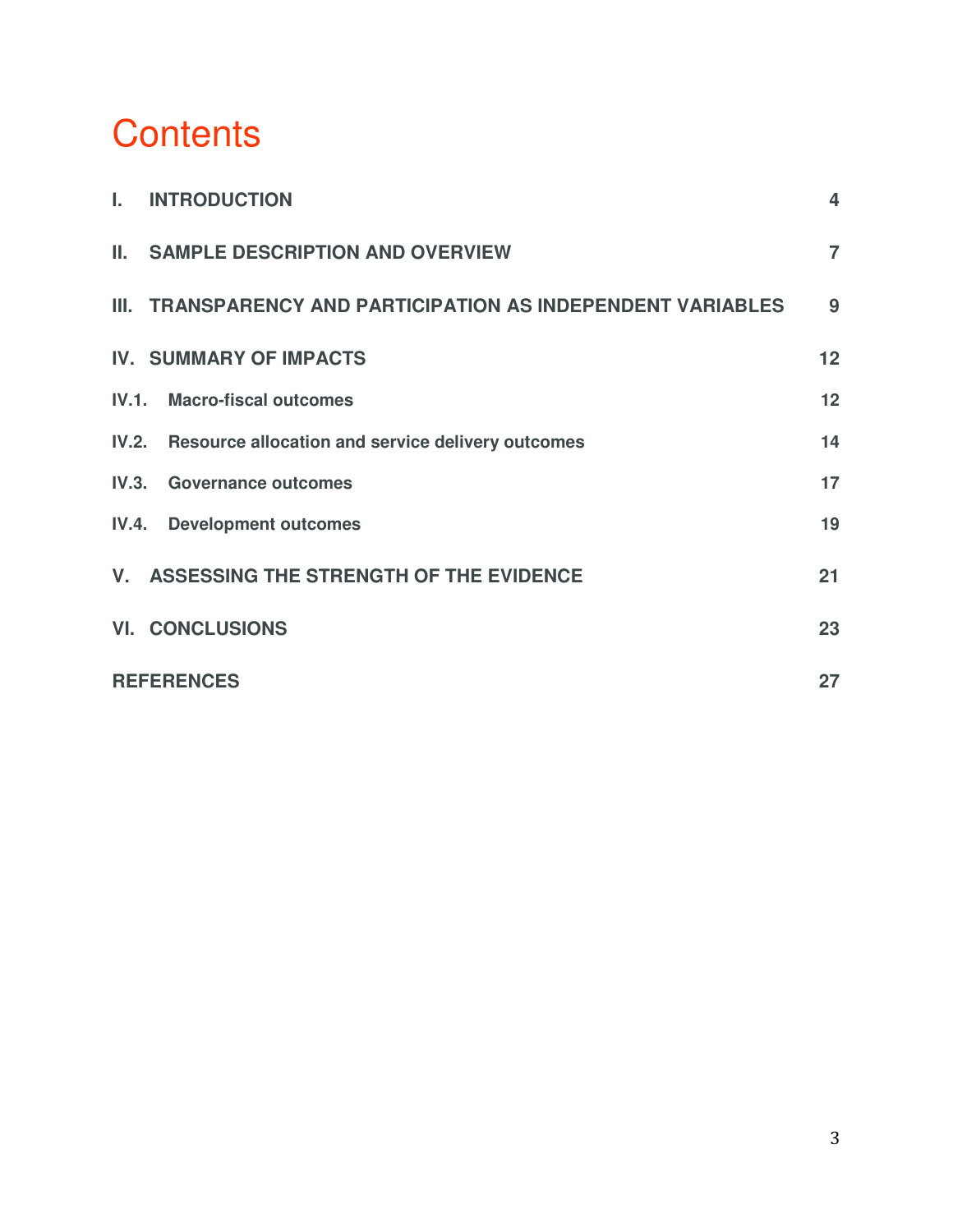# <span id="page-3-0"></span>I. Introduction

Transparency and participation are in vogue in international policy circles. Carothers and Brechenmacher (2014: 1) list these two concepts alongside "accountability" and "inclusion" as forming a new development consensus that has become "nearly universal" in the policy statements of major international organizations, linking them to a series of desirable outcomes. The fiscal policy arena is no exception. For example, on the landing page of its website dedicated to fiscal transparency, the International Monetary Fund (IMF) claims that fiscal transparency "is critical for effective fiscal management and accountability". <sup>1</sup> The brochure of the World Bank's Budget Transparency Initiative (n.d.) asserts that budget transparency leads to less corruption, more efficient use of resources, more trust in government, and higher revenues. In fact, many organizations promoting fiscal openness seem to do so based on an implicit theory of change that sees transparency and participation in fiscal matters leading to a number of desirable impacts on macro-fiscal outcomes, budget allocations and service delivery, governance, or human development.

This positive view of the potential impact of transparency and participation in fiscal matters has in turn led to a

 $\overline{a}$ 

growing set of international standards and norms. In its 2014 Fiscal Transparency Code, the IMF sets out benchmarks for fiscal reporting, forecasting and budgeting, and the management of fiscal risks. For the first time since the inception of the Code in 1998, it also encourages governments to provide their citizens with "an opportunity to participate in budget deliberations" (section 2.3.3.). In 2015, the Council of the Organisation for Economic Co-operation and Development (OECD) approved a "Recommendation on Budgetary Governance" which incorporates specific language on the need for budget documents and data to be "open, transparent and accessible" and for budget debates to be "inclusive, participative and realistic" (sections II.4. and  $II.5$ .).<sup>2</sup> Finally, the Global Initiative for Fiscal Transparency (GIFT) – which defines itself as "a multi-stakeholder action network working to advance and institutionalize global norms and significant, continuous improvements in fiscal transparency, participation, and accountability in countries around the world"<sup>3</sup> – has developed a set of High-Level Principles that were endorsed by the United Nations General Assembly in December 2013. These principles enshrine citizens' right to gain access to fiscal information and to have effective

<sup>&</sup>lt;sup>1</sup> See https://www.imf.org/external/np/fad/trans/ [accessed March 2, 2015].

<sup>&</sup>lt;sup>2</sup> Recommendations are a formal instrument of the OECD, with which member countries should comply.

<sup>3</sup> See <http://fiscaltransparency.net/>[accessed March 2, 2015].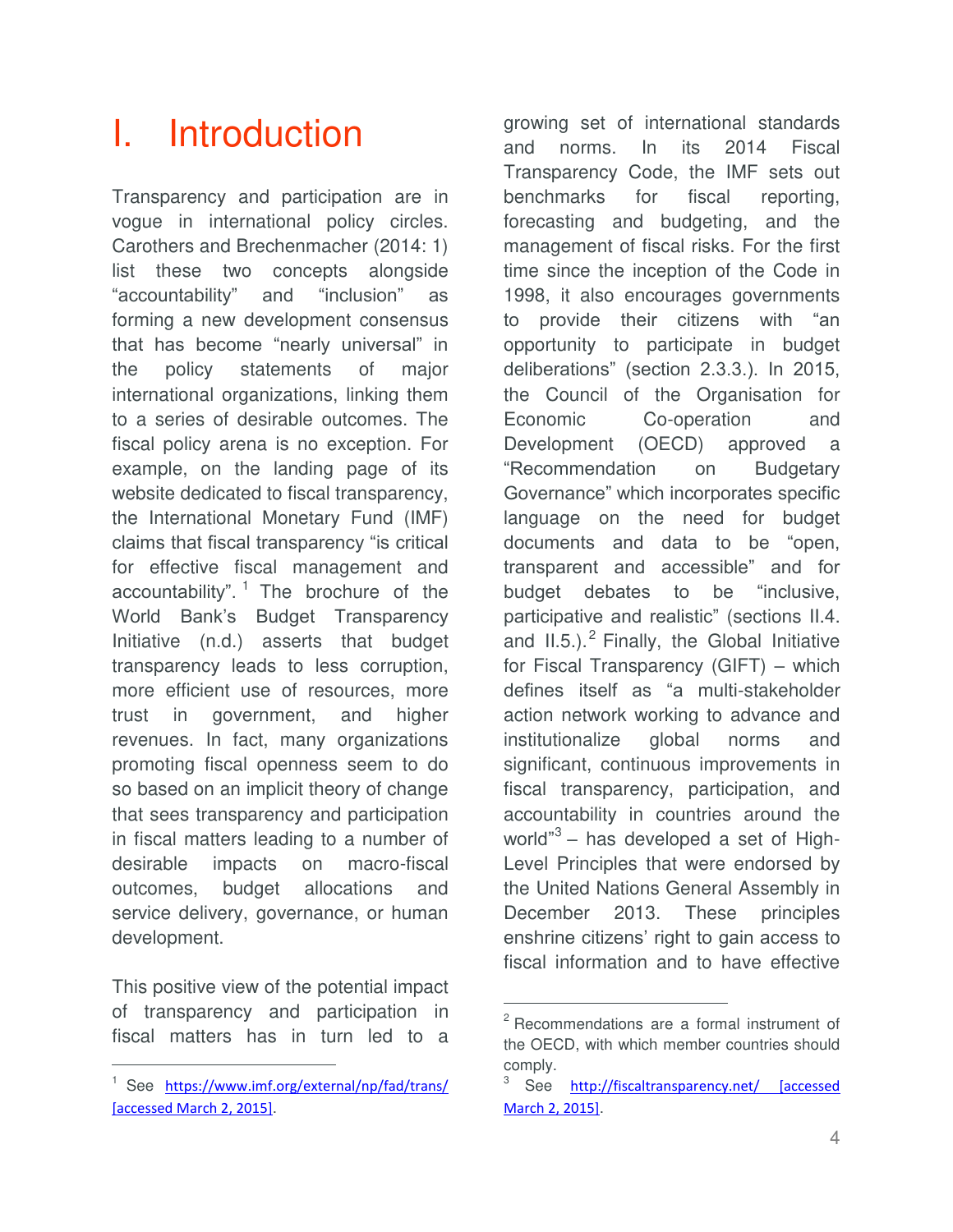opportunities to participate in fiscal policymaking.

As with many norms and principles that gradually gain acceptance at the international level, arguments in their favor can be divided between normative and instrumental ones. On the normative side, the value of fiscal openness is increasingly recognized. International institutions have developed norms, principles and instruments, and country governments have started to translate them into domestic laws, regulations and practices, albeit unevenly. A review of budget laws in over one hundred countries found that more than half explicitly mention transparency, at least as a key principle that should guide fiscal policymaking. On the other hand, only seven budget laws included explicit provisions for citizen participation and engagement (de Renzio and Kroth 2011).

What about the instrumental side of the debate? Skeptics are right to demand credible evidence that fiscal openness "matters" by contributing to the achievement of desirable objectives that are of interest to governments, citizens, and market actors. As mentioned above, the list of supposed benefits that proponents present is substantial: transparency and participation – both fiscal and not – are said to increase government legitimacy and trust, reduce corruption, improve efficiency and effectiveness, enhance accountability, lead to better public services, etc. Yet,

these claims are rarely backed up by rigorous evidence. Too often, perceived positive impacts in a single case metamorphose into "best practice" examples, while findings from crosscountry statistical studies are cited without full acknowledgment of potential threats to valid inference.

To provide a firmer empirical grounding for these debates, we carry out a systematic review of existing evidence on the impacts of fiscal openness, broadly conceived. We take stock of research documenting a wide range of effects of transparency and participation in budgeting. To the best of our knowledge, this is the first such review. Others have reviewed the impact of "citizen engagement" or "participatory governance" on improvements in governance and development (Gaventa and Barrett 2012, Speer 2012), leaving out questions linked to transparency and access to information, and without focusing specifically on government budgets. Other reviews (Kosack and Fung 2014, Fox 2014) are restricted to a small set of impact evaluation studies related to growing donor support for "social accountability" or "transparency and accountability" initiatives. <sup>4</sup> Some

<sup>&</sup>lt;sup>4</sup> The paper by Kosack and Fung was written as part of a research project funded by the Transparency and Accountability Initiative (TAI), a donor collaborative working to expand the impact and scale of transparency and accountability interventions. See <http://www.transparency-initiative.org/about>

<sup>[</sup>accessed March 2, 2015]. Jonathan Fox's work was commissioned by the Global Partnership for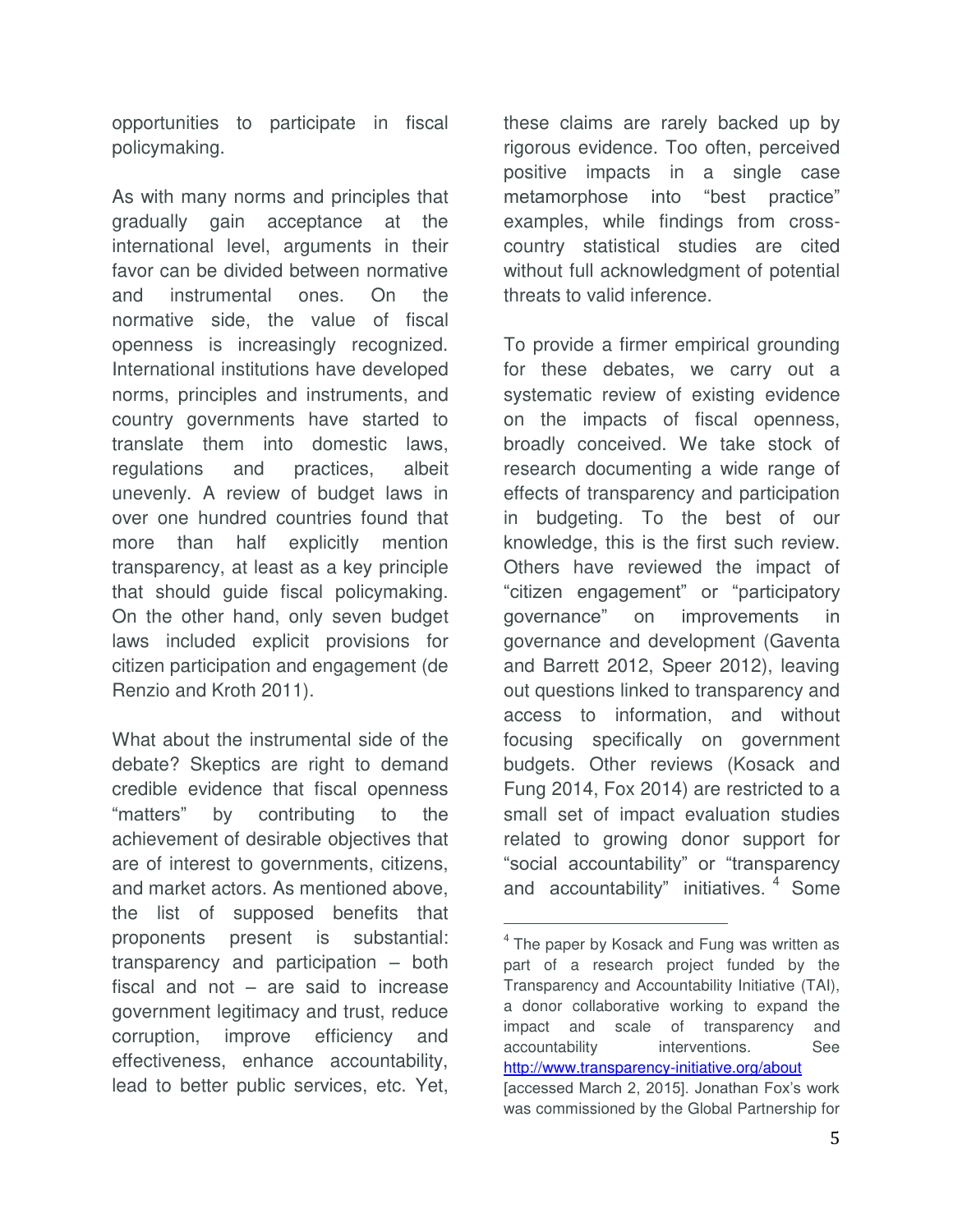reviews resemble our focus (Carlitz 2013, Ling and Roberts 2014) but consider a more limited range of evidence, and often group together a disparate set of interventions without some of the necessary conceptual underpinnings.

The paper is structured as follows: The next section provides a description of the sample of articles and papers used as a basis for the review, followed by conceptual background and an overview of how "transparency" and "participation" in budgeting have been operationalized in the literature. We then summarize the evidence, organized by four categories of impact. Finally, we assess the strength of the existing evidence, before drawing conclusions and developing potential directions for future research.

Social Accountability (GPSA), a World Bank initiative. See <http://www.thegpsa.org/sa/> [accessed March 2, 2015].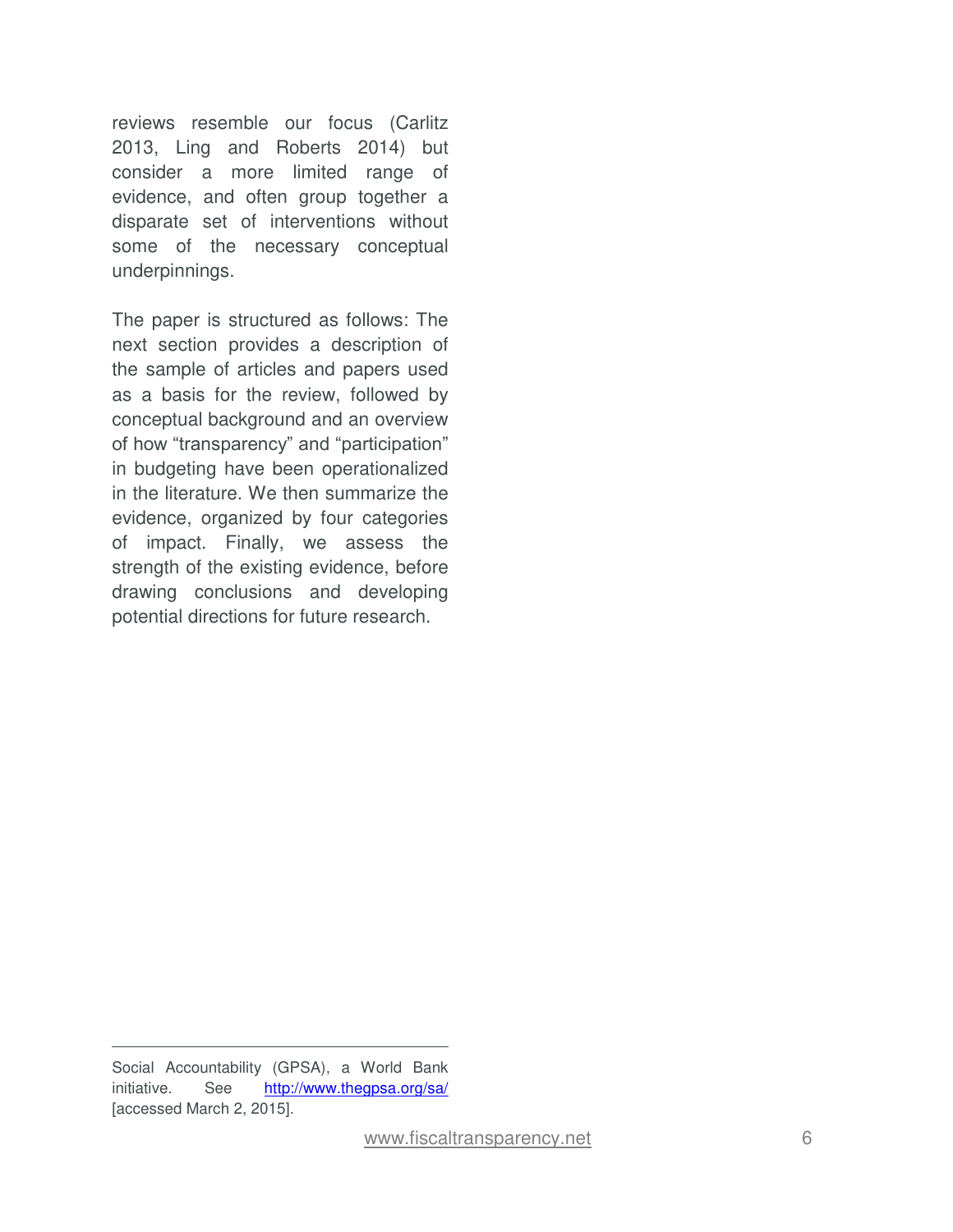# <span id="page-6-0"></span>II. Sample description and overview

This review includes studies that (i) empirically evaluate a causal claim about the impact of an element of fiscal openness; (ii) have achieved publication as a peer-reviewed academic article, or as a book with an academic press or well-known commercial publisher; and (iii) are of sufficient length to qualify as a substantial piece of original research. We elaborate on some aspects of these criteria below, and note the resulting set of studies for this review.<sup>5</sup>

We examine empirical work that focuses, or otherwise makes a significant contribution to, the evaluation of a causal argument about the impact of fiscal transparency or participation in budgeting. Hence, we do not cover work that is purely theoretical, although in some instances (e.g. Milesi-Ferretti 2003) this has laid the foundation for subsequent empirical work that falls within the scope of our review. Scholars have also contributed conceptual discussion and commentary (e.g. Heald 2003), or descriptive information of particular cases (e.g. de Sousa Santos 1998). We acknowledge that such work can make an important contribution, and give impetus to critical reflection, but it falls outside the scope of our review. In addition, since we directly look at primary empirical research on the topic, we do not cover related literature reviews although several were useful for our survey.<sup>6</sup>

Some empirical studies help us to understand the impact of fiscal openness, but are not precisely focused on an explanatory variable or intervention that falls under our definition, which we discuss in detail in the following section. This may be the case when a study uses a broader concept that includes a relevant component of fiscal openness, but is not limited to it, giving rise to a type of "compound treatment" problem. For example, some analyses of the effects of transparency use a measure of government disclosure of information that also includes fiscal material, but is not limited to it. As a result, any reported effects cannot be precisely attributed to fiscal transparency, thus limiting the conclusions that we can draw for our purposes. Nonetheless, there are instances where the link is plausibly strong, and we include such a study while noting this qualification.

In addition, an increasing number of studies under the broad topic of "social accountability" convey important insights about the effects of transparency and

<sup>&</sup>lt;sup>5</sup> For reasons of time and capacity, we limit ourselves to research published in the English language. Moreover, all leading academic journals in the relevant disciplines are published in English.

 $<sup>6</sup>$  In particular, Speer (2012), Carlitz (2013), Gaventa and McGee (2013), Fox (2014), and Kosack and</sup> Fung (2014).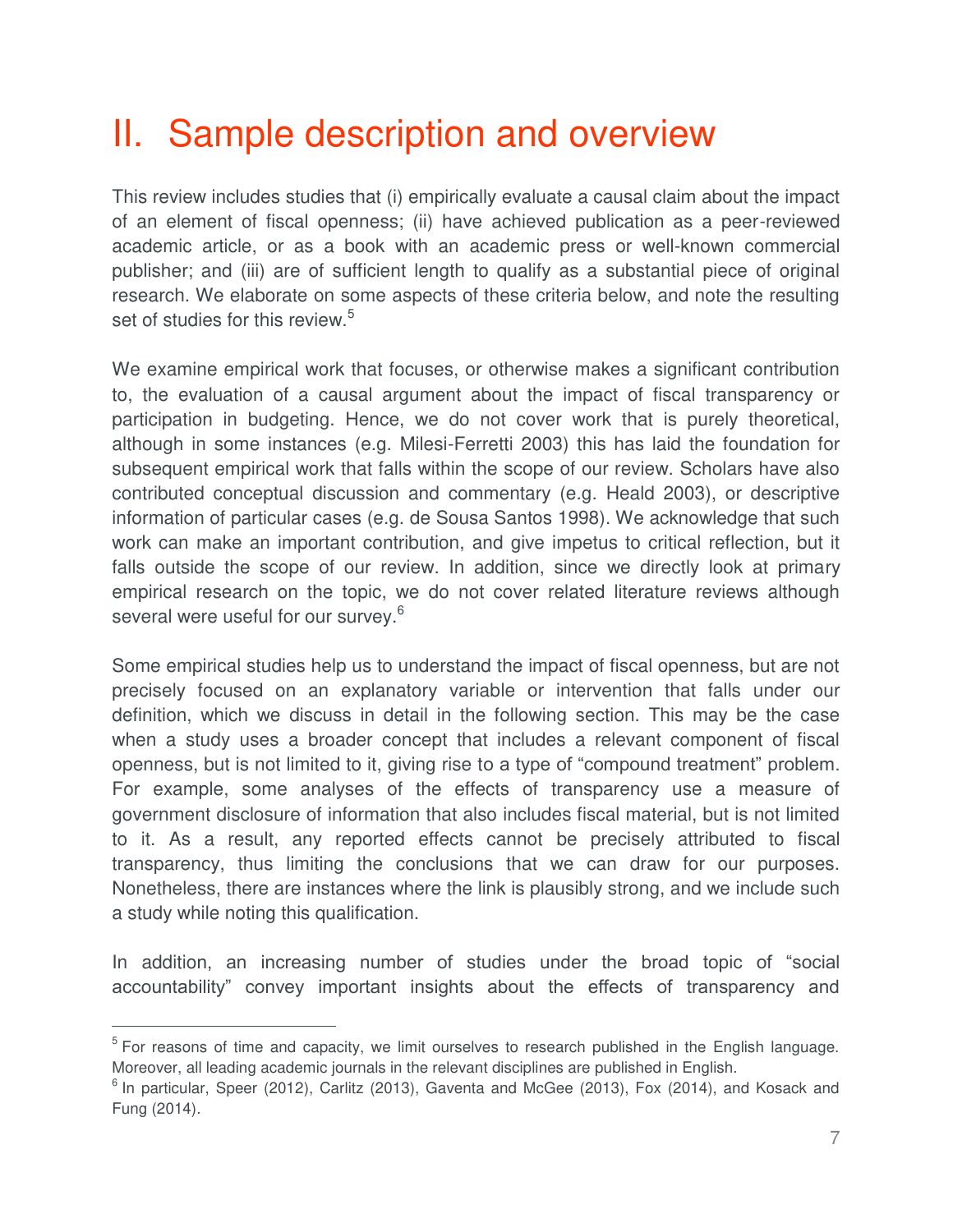participation on the delivery of public services and the accountability of service providers.<sup>7</sup> Only a few of these look at transparency and participation in budgetary matters, and many of them investigate interventions that were not spearheaded by governments, but rather by non-governmental organizations or researchers. For this paper, our focus is on interventions that are due to government action, such as the publication of budget information or the provision of participation opportunities in the budget process. We do refer to pertinent results from such work where relevant, even though it may not be part of our core database.

Our initial stock-take included working papers and so-called "grey literature" more generally, but for this paper we limit our analysis to material that passed the hurdle of achieving publication as a book or peer-reviewed article. However, we hesitate to apply this criterion in an overly rigid way and make some exceptions. First, we also include working paper publications from the IMF, the World Bank, and a few other reputable institutions that have contributed significantly to the debate on fiscal openness and/or are frequently cited in other studies that we examine, as the exclusion of this work would distort our review. Second, we were also open to the inclusion of more recent and as yet unpublished studies with a strong likelihood of achieving publication in a scholarly journal in due course.

Most opinion and comment pieces, while often insightful, do not meet our criteria for inclusion. Yet, there are examples of comments or critiques that are crucial for interpreting or possibly qualifying other empirical work that we discuss, and we also cover such pieces (e.g. Hubbard 2007).

Following an initial sweep of the literature and applying the above criteria to filter the resulting list of over a hundred studies, we identified a core set of 38 papers as the basis for this literature review. Of these, 23 investigate the effects of variables related to fiscal transparency, and 14 relate to participation in budgetary decisions. Only a single study (Olken 2007) looks at both transparency and participation interventions separately to explore their relative impacts. About three-quarters of all studies use quantitative methods, most of them based on observational data. Only four studies are based on experimental designs, and three might be labeled quasi- or natural experiments. Twenty studies use evidence from a single country, and 18 are based on cross-national data. The appendix provides a summary listing and basic overview information

 $7$  Fox (2014), Kosack and Fung (2014), and Joshi (2014) review these studies.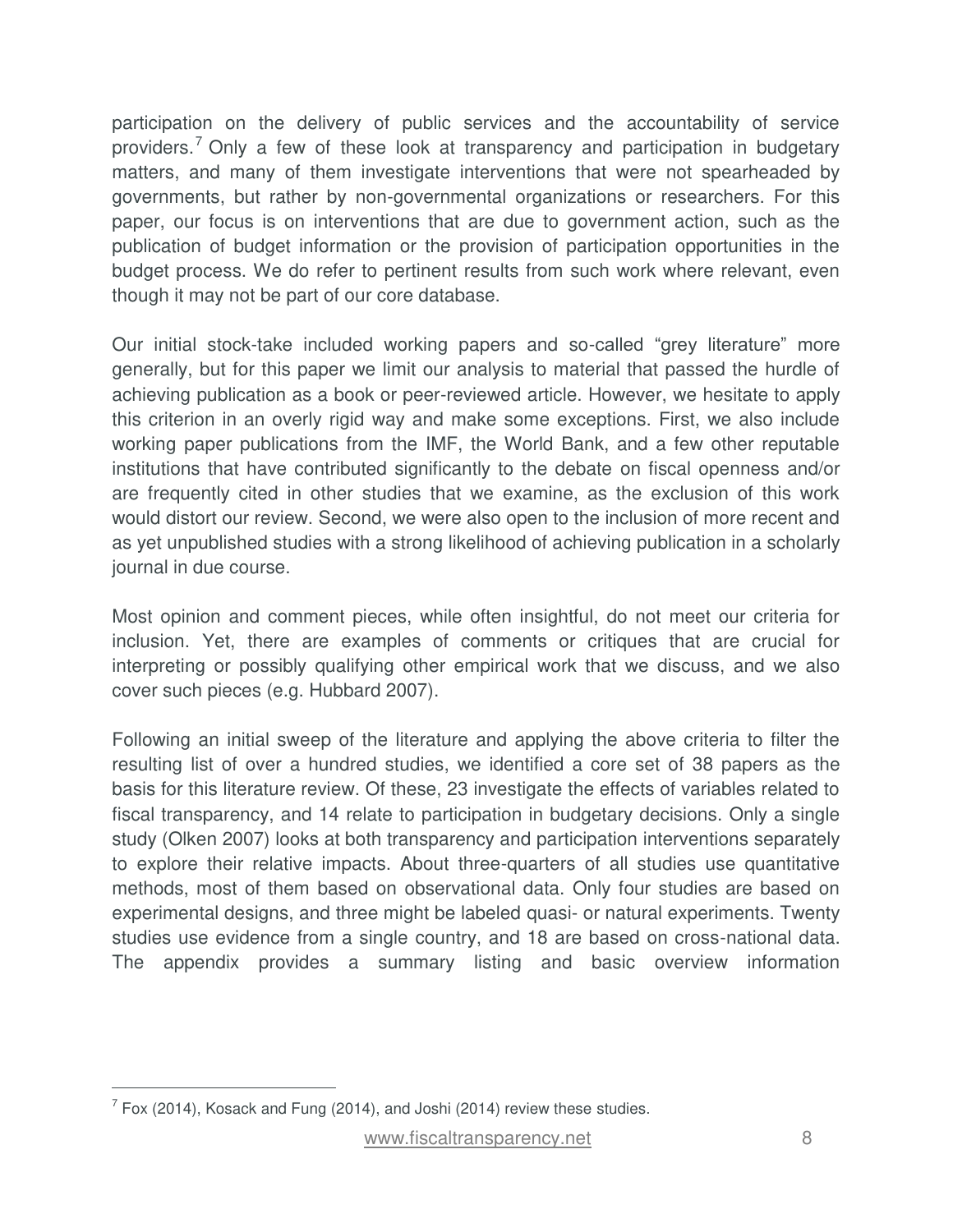# <span id="page-8-0"></span>III. Transparency and participation as independent variables

.

 $\overline{a}$ 

In this paper, we use the term "fiscal openness" to refer to a set of principles and practices around both transparency and participation in fiscal matters. The IMF defines fiscal transparency as "the comprehensiveness, clarity, reliability, timeliness, and relevance of public reporting on the past, present, and future state of public finances".8 This definition captures much of what we consider important regarding the regular disclosure and dissemination of detailed and accessible information on all aspects of fiscal policy by the government (see also Kopits and Craig 1998, OECD 2001). Empirically, the concept is operationalized as the availability and quality of budget information. For example, the Open Budget Index assesses the executive budget proposal and supporting documents, pre-budget statement, in-year reports, mid-year review, year-end report, audit report, and popular versions in the form of a "citizen budget".

Existing definitions of public participation in budget processes are less well developed. In general, it refers to a wide set of possible practices through which citizens, civil society organizations, and other non-state actors interact with public authorities through various means and to influence the design and execution of fiscal policies. This may occur at different stages of the budget cycle or in relation to specific service delivery or public investment issues.9

In studies of fiscal transparency impacts, the specificity of the independent variable of interest varies greatly. Least precise are measures of government transparency that include fiscal material, but are not limited to it (e.g. Bellver and Kaufmann 2005, Gelos and Wei 2005, Glennerster and Shin 2008, Lindstedt and Naurin 2010). Some, although by no means all, of these studies are especially compelling in terms of their design. However, we cannot be certain that any of the impacts they identify are due to fiscal transparency instead of some other aspect of government disclosure.

<sup>&</sup>lt;sup>8</sup> See <u><https://www.imf.org/external/np/fad/trans/></u> [accessed March 3, 2015].

<sup>&</sup>lt;sup>9</sup> We thus exclude studies of legislative participation in budgeting from this review, unless they examine public participation via a legislature. Wehner (2014) reviews the literature on legislatures and public finance.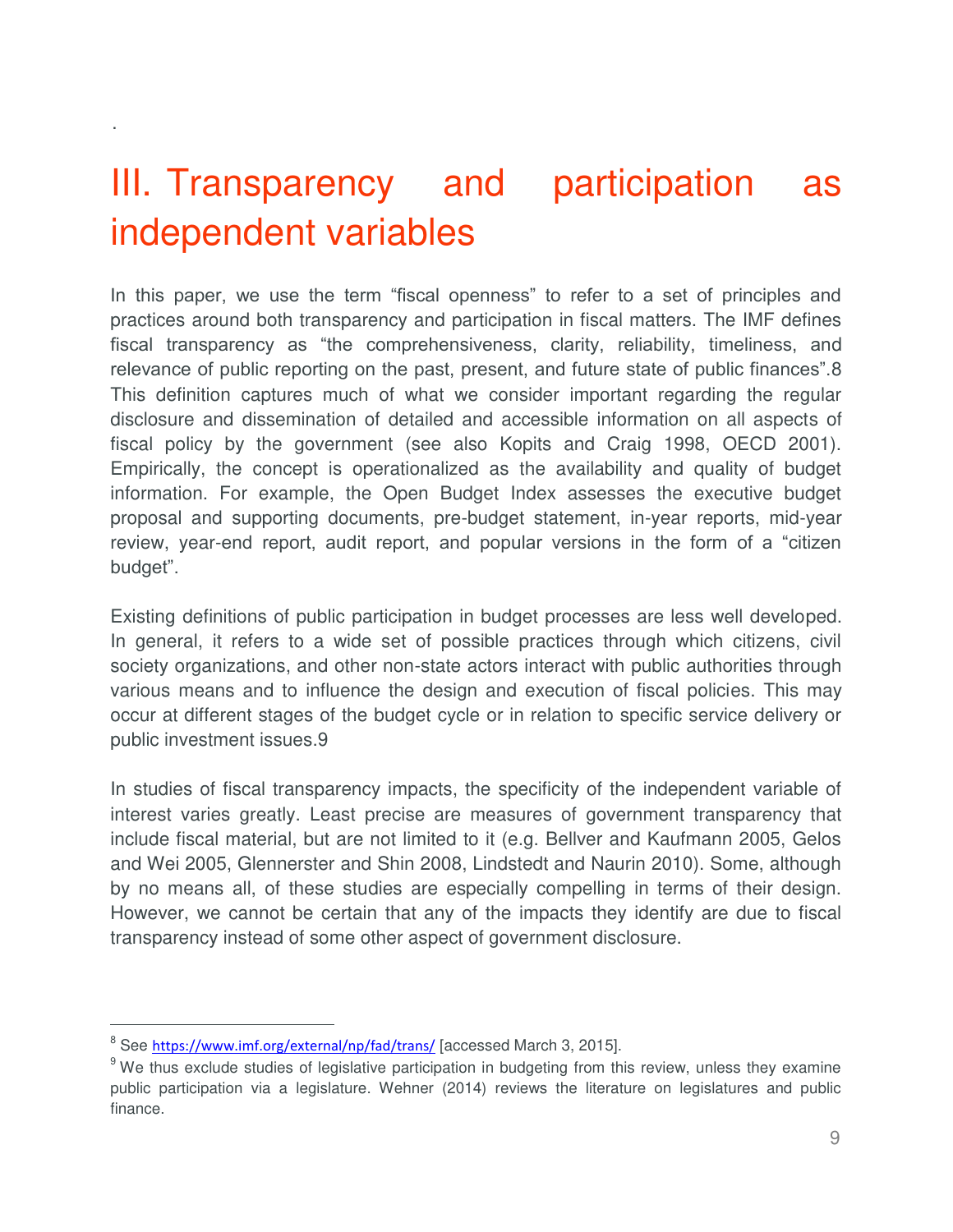By far the most common operationalization of fiscal transparency in the literature is a broad one that captures a wide range of disclosures with reference to the IMF Code and OECD Best Practices for Budget Transparency. Cross-national studies use data from IMF fiscal transparency assessments based on the Reports on the Observance of Standards and Codes (ROSC) initiative (e.g. Hameed 2005, Arbatli and Escolano 2012, Weber 2012), budget practice surveys by the OECD (e.g. Alt and Lassen 2006a and 2006b, Benito and Bastida 2009), the Open Budget Index (Blume and Voigt 2013, Alt et al. 2014), or an early budget transparency assessment for European Union countries (von Hagen and Harden 1994, Bernoth and Wolff 2008). This "broad" approach is rarely replicated at the subnational level, with the exception of several studies based on a dataset of budget transparency practices across the US states (Alt et al 2002).

Studies of the impact of specific components of fiscal transparency are rare. Three studies examine the effects of external auditing, one cross-national (Bernoth and Wolff 2008) and the remaining two in the context of a single country (Olken 2007, Ferraz and Finan 2008). One well-known study focuses on the publication of information related to budget execution, specifically the disbursement of funds to local schools (Reinikka and Svensson 2005, 2011).10 It is striking that important components of fiscal transparency are not examined. For example, we largely lack evidence on the impact of revenue transparency, including in relation to the management of natural resource revenues. Overall, almost all cross-national studies of fiscal transparency impacts use broad and encompassing measures, while several single-country studies focus on selected disclosures as part of an experimental or quasi-experimental research design.

As far as participation in budget processes is concerned, papers broadly belong to two groups. The first group looks at "participatory budgeting" as a specific mechanism first adopted in the southern Brazilian city of Porto Alegre, before spreading within Brazil and further afield. Participatory budgeting is a process of democratic deliberation consisting of organized assemblies through which citizen representatives are able to define and choose among local public investment priorities, which are then funded and implemented by government. It represents a set of well-established practices and has been around, in some cases, for more than 20 years, making it possible to assess its impacts with more detail and rigor. Some of the early literature on participatory budgeting (e.g. de Sousa Santos 1998) focused on its practice and potential for democratic development, without looking at impact in a structured way. Several qualitative case studies from different countries (Ebdon and Franklin 2004, Kasymova and Schachter 2014, Wu and Wang 2011) discuss impact only in broad terms, without a rigorous empirical assessment of the effects of participatory budgeting. More recently, the Brazilian experience has been assessed in quantitative studies comparing

 $10$  Below, we count these and several related publications as a single study and cite the 2011 paper.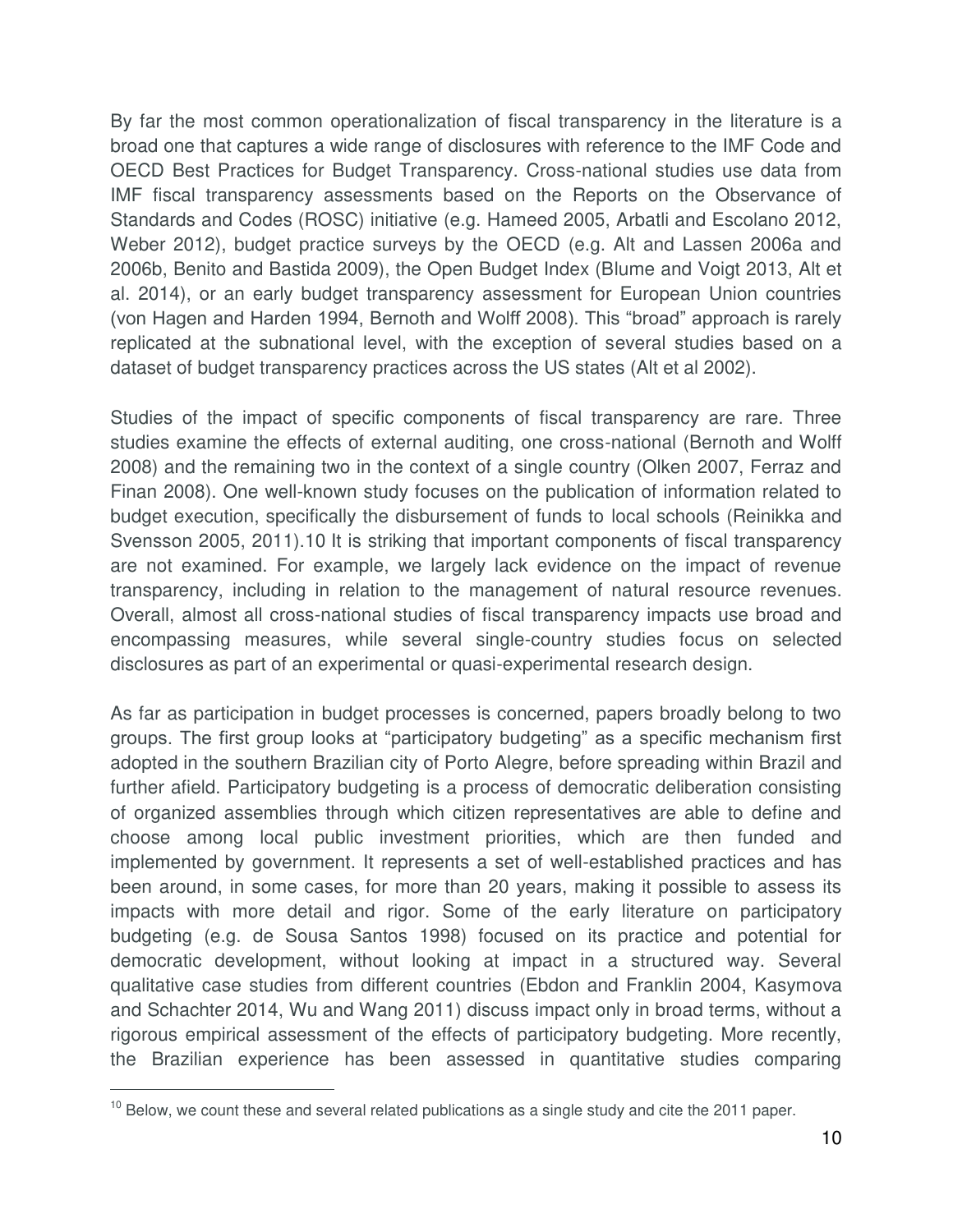municipalities that introduced participatory budgeting with those that did not (Boulding and Wampler 2010, Touchton and Wampler 2014, Gonçalves 2014).

A second group of papers looks at a variety of other participatory mechanisms adopted as part of decisions on city-level services, decentralization reforms (Heller et al. 2007), public investment programs or other similar initiatives, that allow citizens to have a voice in determining budget priorities and resource allocation. These range from citizen surveys (Simonsen and Robbins 2010, Watson et al. 1991), direct mechanisms like referenda or plebiscites (Beath et al. 2012, Olken 2010), to village forums shaped around voluntary or traditional practices (Diaz-Cayeros et al. 2010, Jaramillo and Wright 2015). The effects of these mechanisms are studied in sub-national contexts, with some papers comparing the effects of different mechanisms against each other. We could not find any studies that utilize cross-country data, or that look at national-level practices to empirically analyze the impacts of public participation in budget processes, except for the very broad comparisons in Bräutigam (2004).11

When looking at participation, it is useful to refer to the "Public Participation Spectrum" of the International Association for Public Participation (IAP2), which classifies different mechanisms depending on the intensity of public involvement. From weakest to strongest, public participation can be used to: (a) inform; (b) consult; (c) involve; (d) collaborate; and (e) empower.12 The mechanisms in the surveyed literature span the whole range, with citizen surveys at the weaker end and participatory budgeting as the strongest form of putting citizens in charge of specific decisions on budget allocation.

A final caveat: Our focus on budget transparency and participation as key independent variables means that accountability is one of the outcomes we investigate, rather than another intervention. If the key research question is "What are the documented effects of fiscal transparency and public participation in budgeting?" then accountability – the responsiveness of governments to citizen demands – belongs among those outcomes. We turn to these in the following section.

 $11$  At the time of writing (2014 and early 2015), GIFT was working on country case studies of public participation in budget processes which look at national-level experiences as well. Drafts of these are available at: <http://fiscaltransparency.net/2014/11/participation-case-studies-and-synthesis/> [accessed March 3, 2015].

<sup>&</sup>lt;sup>12</sup> See <http://www.iap2.org.au/resources/iap2s-public-participation-spectrum>[accessed March 3, 2015].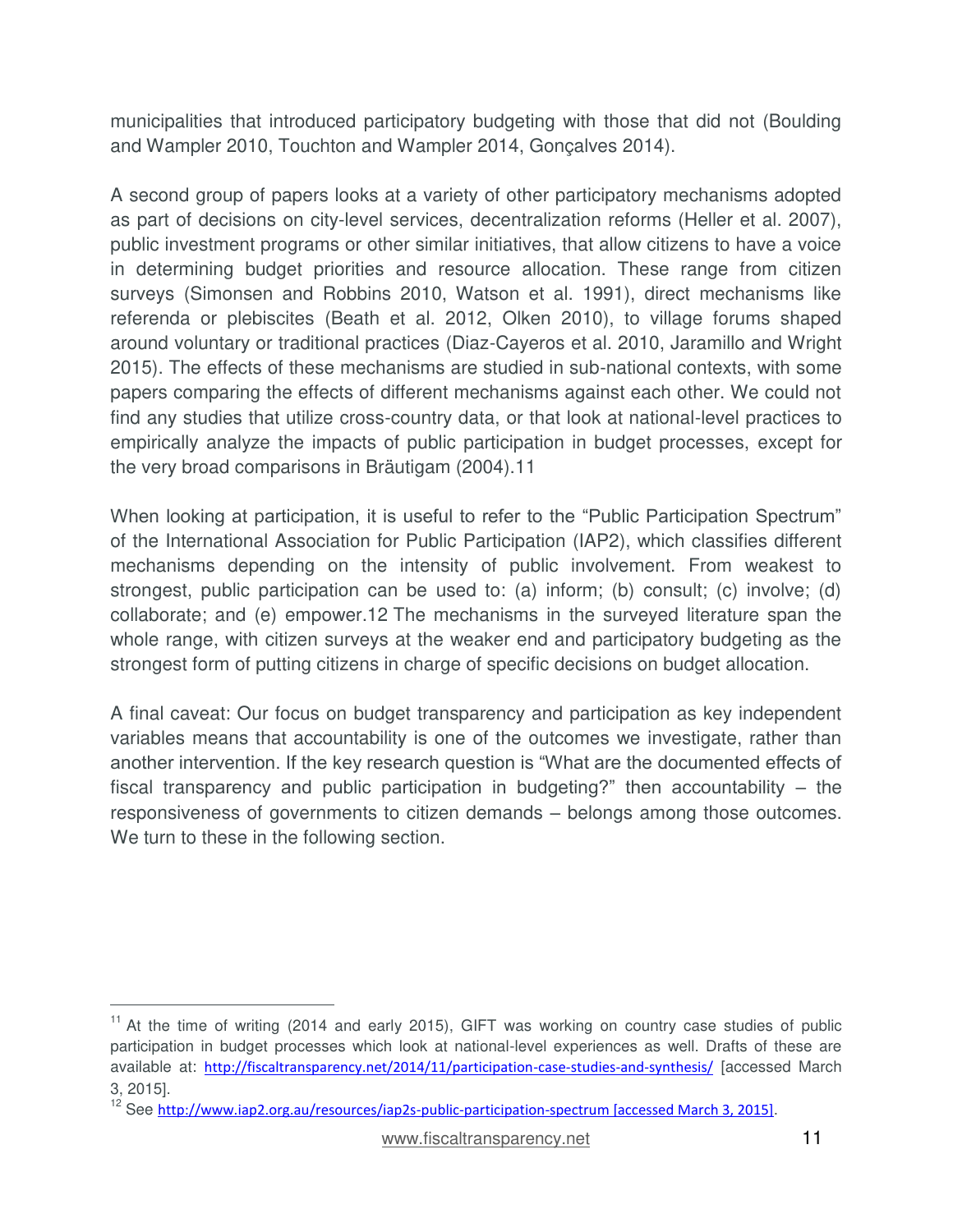# <span id="page-11-0"></span>IV. Summary of impacts

To structure our analysis, we categorized the 38 papers into four groups of impacts: (a) macro-fiscal, (b) allocation and service delivery, (c) governance, and (d) development outcomes. The first two relate to the quality of budgets themselves, and are linked to a framework that public finance practitioners use to examine budget outcomes.<sup>13</sup> The latter two look at the consequences of resource decisions and management. In category (a), 14 studies look at impacts on fiscal performance, credit worthiness, and creative accounting (or "fiscal gimmickry"). Group (b) contains nine studies linking fiscal openness to the allocation of budget resources across different sectors or projects, and the delivery of public services. Category (c) has 11 studies that look at what we might call governance outcomes, from corruption, political accountability, to the mobilization of citizens. The final category (d) is small and considers impacts on development outcomes in areas such as health and education. In a few instances, scholars look at different impacts that fall into more than one category (e.g. Alt et al 2002, Hameed 2005, Reinikka and Svensson 2011). We acknowledge this in the appendix by highlighting secondary impact categories. However, most of the studies have a distinct or main dependent variable. We examine each group in turn.

#### IV.1. Macro-fiscal outcomes

 $\overline{a}$ 

<span id="page-11-1"></span>One of the most established areas of empirical research probes the relationship between budget transparency and fiscal outcomes, such as deficits or debt. An important early contribution is the work by von Hagen (e.g. von Hagen and Harden 1995), in which he develops several indices of budget institutions for 12 European Union countries. While the analysis reveals that the quality of the budget process is associated with fiscal outcomes, it does not isolate the effect of fiscal transparency. His measure of the "informativeness" of the draft budget is only a component of the indices developed by von Hagen that he does not analyze separately here or in later updates of this work (e.g. Hallerberg et al. 2009).<sup>14</sup>

<sup>&</sup>lt;sup>13</sup> The World Bank's (1998: 17) Public Expenditure Management Handbook popularized three levels of outcomes: aggregate fiscal discipline; resource allocation and use based on strategic priorities; and efficiency and effectiveness of programs and service delivery. This is a reformulation of an older framework (Schick 1966).

<sup>&</sup>lt;sup>14</sup> Elsewhere, Alesina et al. (1999) develop a ten-item index of budget institutions in Latin America. Their analysis includes results with a subindex that they interpret as "an indirect measure of transparency" (p. 269), based on two components. The first captures whether the central government typically assumes debt originally contracted by other public agencies, and under what circumstances. The second assesses the borrowing autonomy of subnational governments and public enterprises. Bailout practices and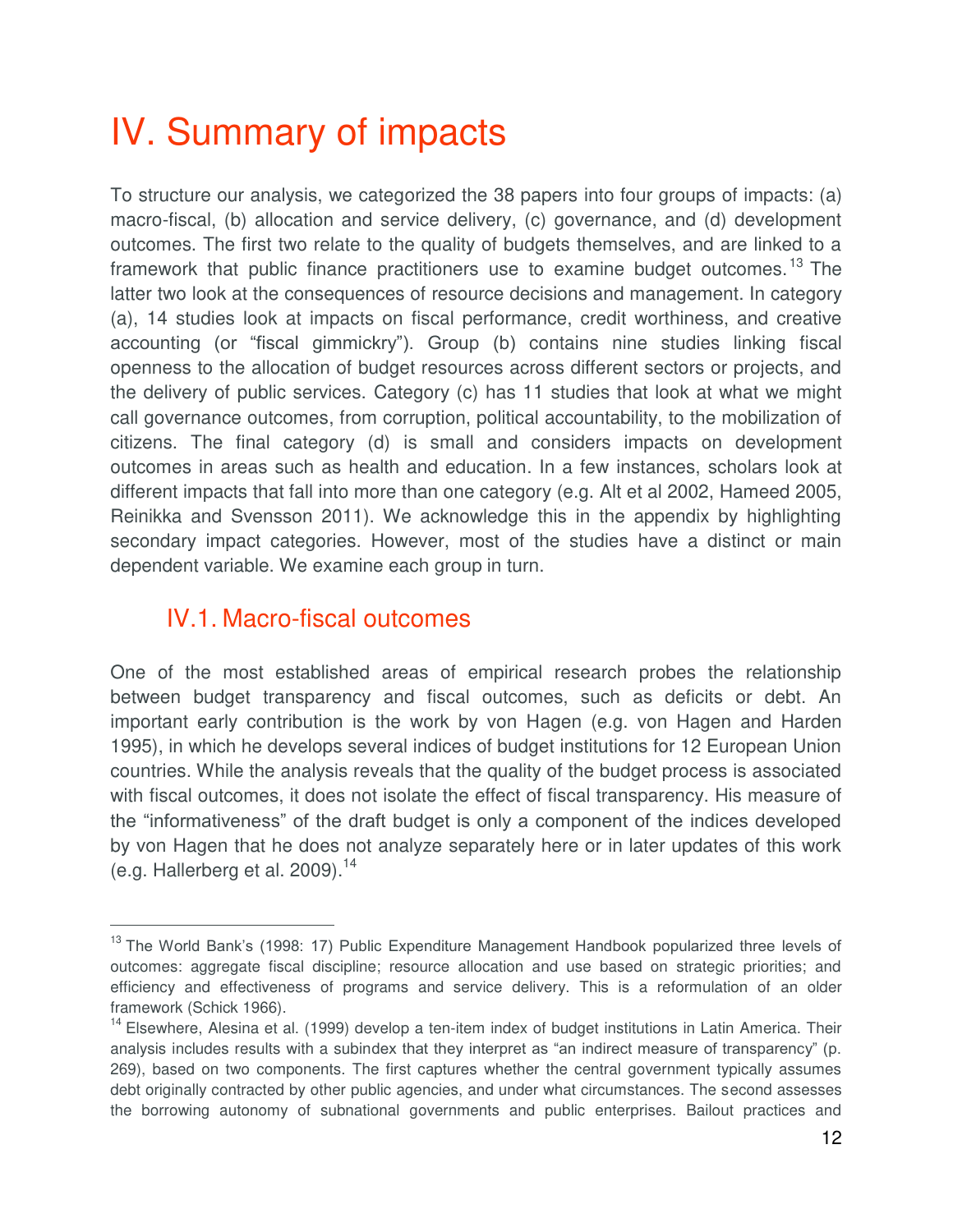In pioneering empirical work, Alt and Lassen (2006a, 2006b) examine the role of budget transparency in accounting for electoral budget cycles and levels of public debt. Their measure of fiscal transparency is based on a survey of budget procedures carried out by the OECD in 1999, from which they draw ten items to construct an index of the transparency of the budget process that is closely related to the OECD Best Practices for Budget Transparency. Based on a panel of 19 OECD countries in the 1990s, they find that low-transparency countries have large swings in the budget balance; deficits are more than 1% of GDP lower in a post-election year than in an election year (Alt and Lassen 2006a). In a related study, they show that the dampening effect of transparency on electoral cycles over time leads to lower levels of public debt (Alt and Lassen 2006b).

Benito and Bastida (2009) construct a 40-item index of budget transparency based on a 2003 survey of budget procedures by the OECD and the World Bank. Using a sample of up to 41 developed and developing countries, they show an association of their index with deficits, but not with debt levels, in the year 2003. However, this analysis is restricted to simple correlations, based on fiscal data for only a single year. Blume and Voigt (2013) find no association of the 2006 Open Budget Index with government spending levels in a cross-section of 47 countries in the 1990s. The purely crossnational nature of the data in these studies does limit the quality of the evidence. We return to this point and related issues later. Elsewhere, Alt et al. (2002) and Alt and Lowry (2010) – discussed below – report a positive direct effect of fiscal transparency on the size of government in US states.

A second well-developed strand of research in this category links fiscal transparency to sovereign credit ratings and related variables. Hameed (2005) examines the association between budget transparency, measured with IMF fiscal ROSC data, and sovereign credit ratings. Increasing transparency is associated with better credit ratings in a crosssection of 32 countries, also when controlling for several other variables such as GDP per capita, default history, and external debt and deficit levels. In follow-up work, Hameed (2011) uses 2008 Open Budget Index data to confirm this association in a larger cross-section of 68 countries, as well as panel data with monthly observations over the 2004 to 2009 period. For countries with similar credit ratings, higher transparency is associated with lower spreads, and changes in spreads are smaller for more transparent countries. Arbatli and Escolano (2012) also examine the relationship between fiscal transparency, fiscal performance, and credit ratings using cross-sectional transparency data from the IMF and the OBI. In a sample of up to 56 countries, they confirm the association between higher transparency and better ratings. They further

borrowing controls are important aspects of fiscal management, but they are not closely related to the quality of budget information.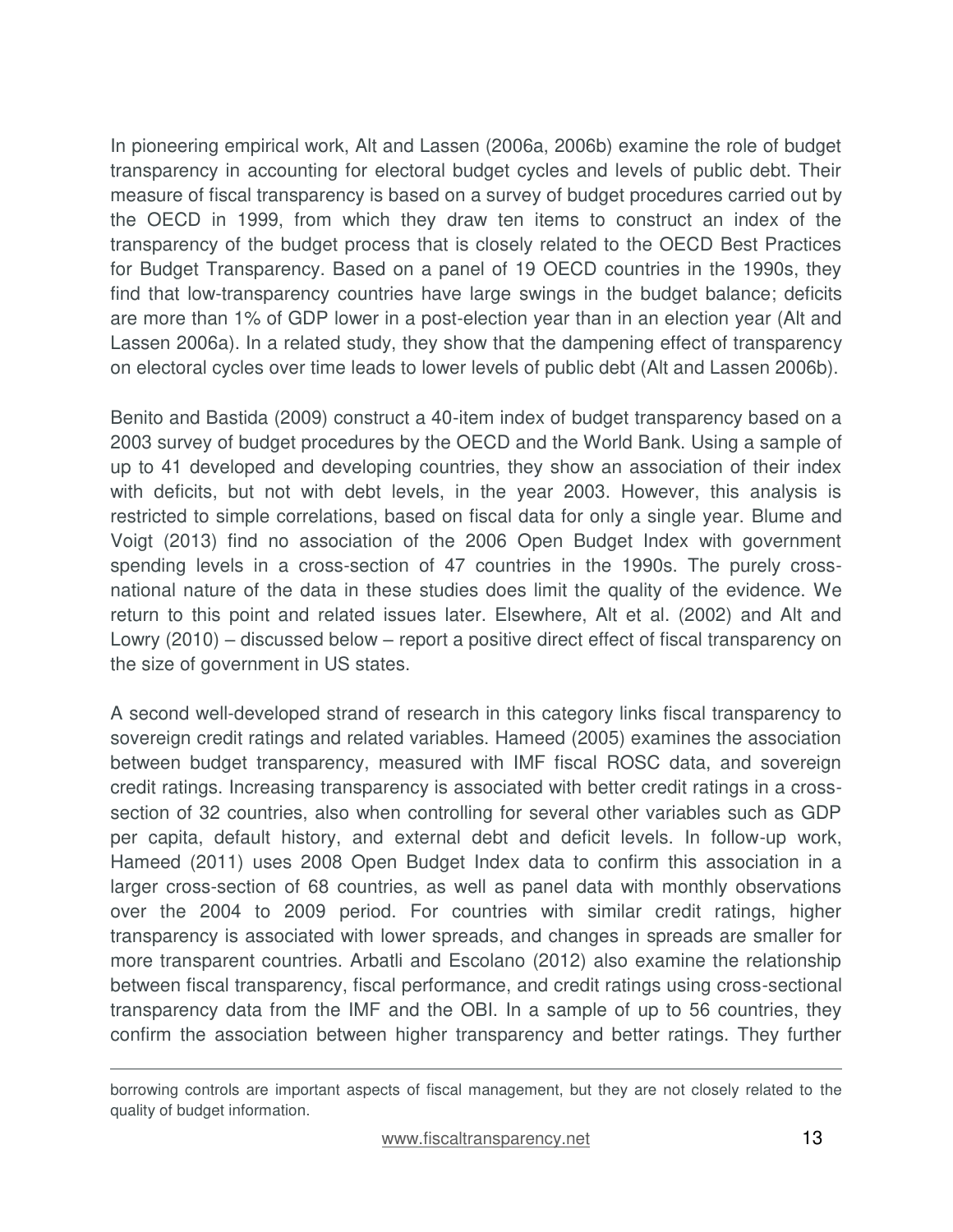present correlations suggesting that budget transparency works indirectly via its effect on fiscal outcomes for developed countries, whereas the effect on credit ratings is direct for developing countries.

Several papers consider the relationship between transparency and borrowing costs. Looking at European Union countries and the United States, Bernoth and Wolff (2008) find that transparency mediates the effect of detected creative accounting on risk premia in government bond markets, using von Hagen's transparency measure and a measure of external audit quality based on a 2003 World Bank-OECD survey. The transparency and audit measures also have a direct negative effect on bond spreads in some regressions. Wang et al (2014) study borrowing costs with a sample of 562 state bond issuances in the United States between 1986 and 2012, using transparency data based on Alt et al (2002). Their results are only partly compatible with previous findings. When they assume a linear effect of fiscal transparency, the impact on borrowing costs is positive, whilst a non-linear specification suggests that both high and low budget transparency increase costs but that medium levels of fiscal disclosure yield lower costs.

Two related papers look at the impact of a broader measure of transparency, including fiscal transparency, on equity fund investments in emerging markets (Gelos and Wei 2005) and sovereign credit spreads (Glennerster and Shin 2008). The impact of transparency is to attract and retain investment, and to lower borrowing costs, respectively. This is in line with most of the work on fiscal transparency in this area, but we cannot be sure about the contribution of fiscal transparency to these effects.

More recent is an empirical focus on the role of transparency in containing creative accounting or fiscal gimmicks, as proxied by "stock-flow adjustments" (SFAs) – the difference between the change in the stock of debt and annual deficits. Using a measure of fiscal transparency largely drawn from the IMF's fiscal ROSCs, Weber (2012) finds a correlation in a sample of 87 countries. Alt et al (2014) explore several conditional relationships of fiscal transparency, using an OBI-based measure, in a panel of 14 EU countries for 1990-2007. They show that fiscal transparency dampens or eliminates the effect on fiscal gimmicks of electoral cycles, fiscal rules (the Stability and Growth Pact), and economic downturns. Fiscal transparency affects creative accounting both directly and indirectly.

#### <span id="page-13-0"></span>IV.2. Resource allocation and service delivery outcomes

Strong evidence linking fiscal openness to shifts in resource allocation and improvements in the provision of public services is more recent. Relevant work focuses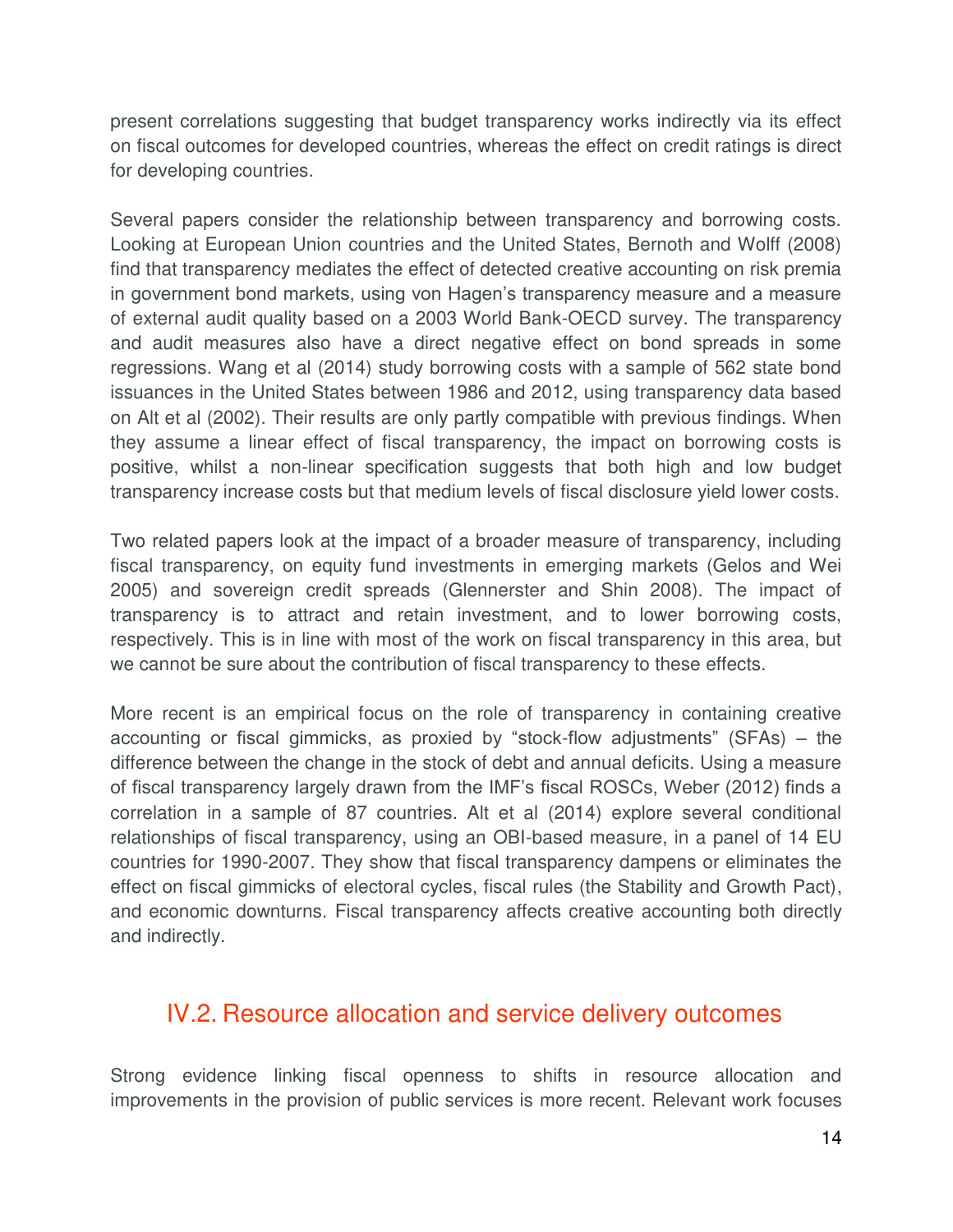on the effects of different types of participatory mechanisms used by governments in budget processes, rather than on fiscal information disclosure. Unsurprisingly, much of this evidence is based on the well-known Brazilian experience with participatory budgeting, one of the earliest and better-known experiments with citizen engagement in the budget process.

Goldfrank and Schneider (2006) document how after the introduction of participatory budgeting, the local administration in the city of Porto Alegre increased the share of spending dedicated to the social sectors – by much more than in other places where participatory institutions had not been established – and improved its performance in project completion. More recent papers exploit the widespread adoption of participatory budgeting practices across Brazil, and the data produced as a consequence of that, to carry out more sophisticated and rigorous analyses. Boulding and Wampler (2010), for example, use a dataset covering 220 large Brazilian cities – 64 of which introduced participatory budgeting during 1989-2000 – to show that the adoption of participatory budgeting is associated with changes in resource allocation, especially increases in health and education programs. A similar finding, with a narrower focus on health, is reported by Touchton and Wampler (2014), using a larger sample and a longer time period. Gonçalves (2014) confirms this pattern, finding that health and sanitation spending increased by 20-30% after municipalities introduced participatory budgeting.

These papers provide credible evidence of the impact of public participation on resource allocation. However, they all refer to a specific type of participatory institution and to a single country, albeit a very large one. We thus know little about the external validity of these results and their relevance for other country contexts. Discussing the prospects for participatory budgeting around the world, Bräutigam (2004) looks at similar experiences across five countries. She notes that claims about the pro-poor nature of participatory budgeting might misrepresent or overstate reality. In many cases, she suggests, its impact is conditional on left-wing political parties winning power and using it to advance their progressive agenda, and on the existence of strong auditing institutions as well as free, open, and well-informed public policy debates (p. 665).

Complementing the evidence above, another group of papers looks at public participation beyond participatory budgeting, drawing from experience in a variety of countries. Their main contribution is in the comparison of different types of participatory practices, distributed along the various steps of IAP2's participation spectrum, and in the discussion of which ones are more effective in bringing about desirable outcomes.

For example, Simonsen and Robbins (2000) and Watson et al. (1991) document how two US cities have used citizen surveys to consult citizens in order to assess support for taxes for different services, or to help prioritize parts of the budget. In the former case,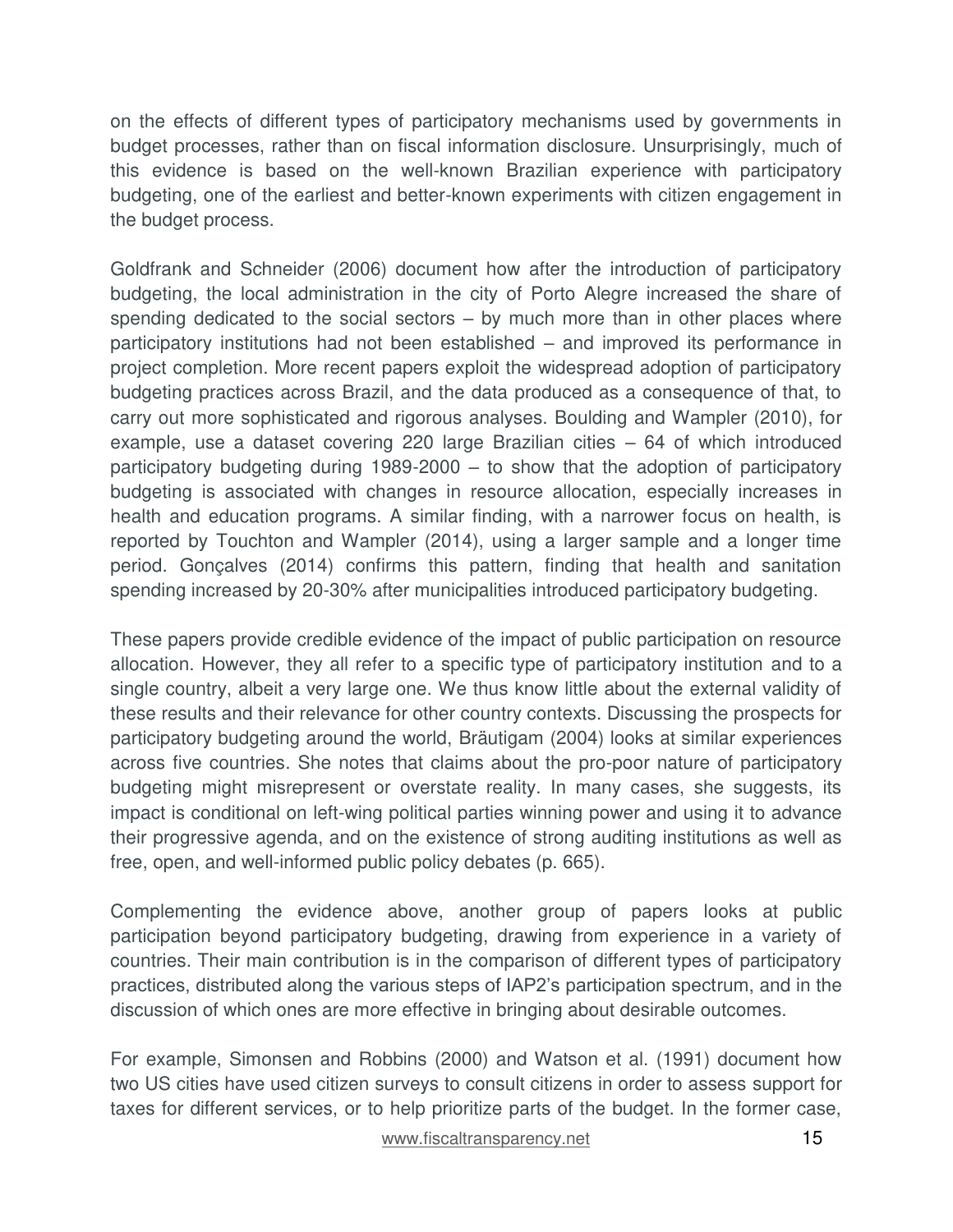the disclosure of tax amounts lowered support for taxes to fund services, while in the latter surveys were found to provide helpful inputs into the city's budgetary allocation decisions.

Heller et al. (2007) collected extensive survey data to evaluate the impact of a campaign for decentralized planning and budgeting introduced in 1996 by the Kerala state government in India. Structures and processes were created in each *panchayat* (local government) to directly involve citizens in planning and budgeting for devolved local spending. Survey respondents from 72 randomly selected *panchayats* indicated that service provision had improved significantly, with the greatest improvements being in the roads, housing and child services sectors. They also identified projects approved after the start of the campaign as being much more appropriate and responding to local needs and priorities. These views were widely shared, including by respondents from opposition parties and civil society. Looking at survey evidence across four states in South India, Besley et al. (2005) examine the effect of village meetings, or *Gram Sabhas*, that discuss resource allocation. People from disadvantaged groups are more likely to attend these meetings than those from other groups, and these meetings appear to be associated with access to resources and services. However, women are less likely to participate than men, which affects representativeness.

In another paper, Beath et al. (2012) use a randomized field experiment in 250 villages across Afghanistan to assess the impact of different participatory mechanisms on elite influence and resource allocation outcomes for local development projects. All villages were part of the National Solidarity Program, a nation-wide community-driven development program put in place by the Government of Afghanistan with assistance from the World Bank and other donors to provide grants for village projects identified through participatory institutions. The experiment shows how projects selected in villages where decisions happened through a secret-ballot referendum were much less likely to be affected by elite preferences – and therefore better reflect the real needs of the majority of the population, as reflected in villagers' satisfaction levels – than projects in villages where decisions were taken in village council meetings, as elites could wield more influence. In other words, the type of participatory mechanism chosen can affect resource allocation patterns and villagers' satisfaction with project selection. Olken (2010) finds a similar pattern in the Kecamatan Development Program in Indonesia, where the use of election-based plebiscites led to much higher satisfaction with selected projects when compared to representative village meetings. The conclusion from these two papers is that direct – rather than representative – participation seems to lead shifts in resource allocation.

Two additional papers look at the experience of Mexico and Peru in promoting participatory governance at the local level. Diaz-Cayeros et al. (2013) consider the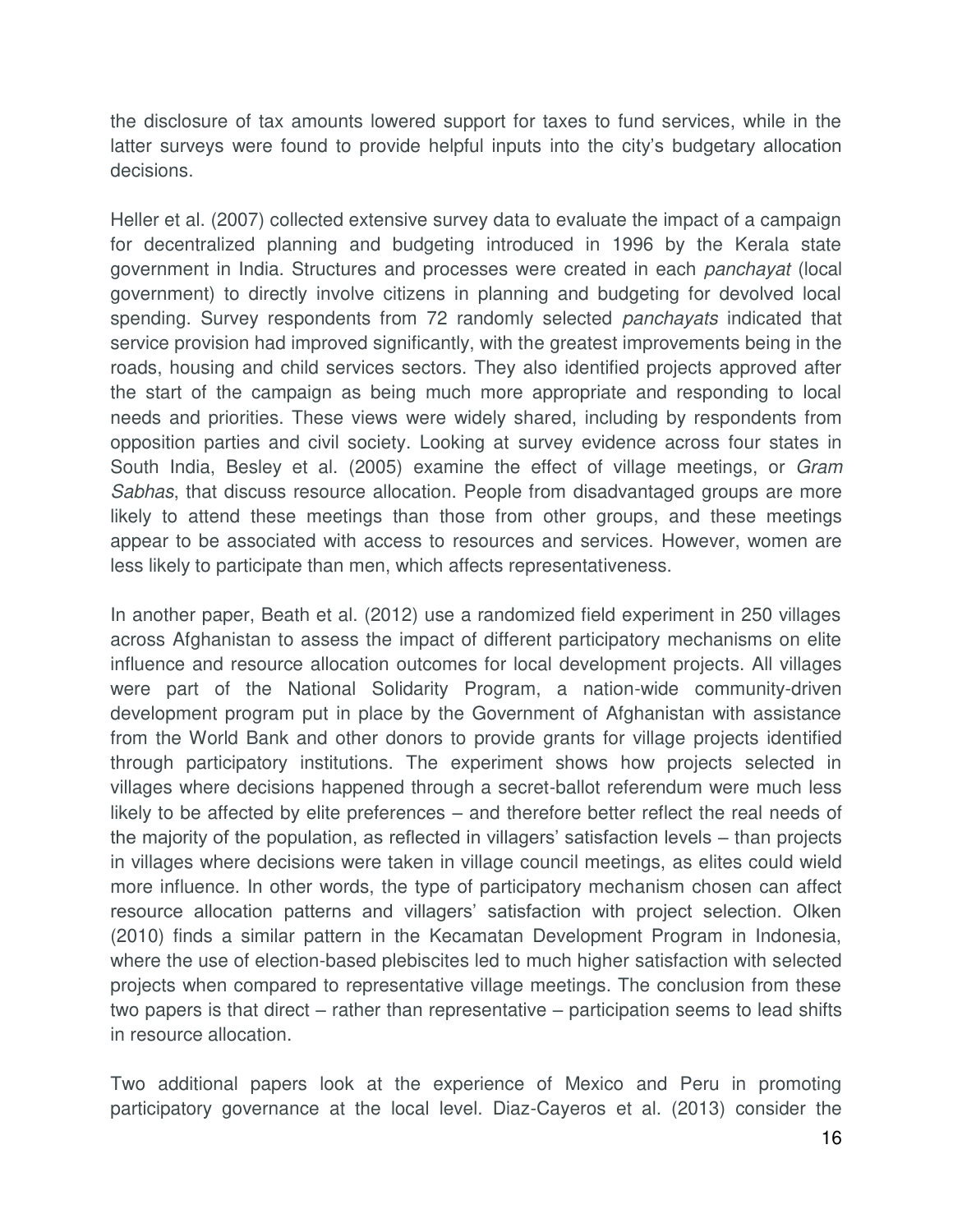introduction of a reform in the state of Oaxaca in Mexico in 1995 that allowed indigenous communities to opt for a form of traditional governance called *usos y costumbres*, rather than the normal form of representation through political parties. Traditional institutions are based on non-partisan leadership elections, consensus-based decision-making, and monitoring compliance through informal enforcement and community justice. Their results show that municipalities governed by *usos y costumbres*, characterized by participatory practices in budgeting and implementation, increased their energy provision and improved education and sewerage services much faster than municipalities governed by political parties, where decisions are taken by politicians without citizen involvement. Jaramillo and Wright (2015) compare the effects of mandatory participatory budgeting reforms introduced by the central government in Peru against those of voluntary participatory fora on the provision of agricultural services. They find that voluntary fora, by better facilitating flows of information and collective action, are associated with an increase in the quantity and quality of agricultural services, while mandatory participatory budgeting processes with their more rigid structures imposed from above, yield more ambiguous results.

#### <span id="page-16-0"></span>IV.3. Governance outcomes

A large share of papers in this category deals with the question of whether transparency reduces corruption, or – paraphrasing a famous quote – whether sunlight is indeed the best disinfectant. A first group attempts to do that by using cross-country regressions. Bellver and Kaufmann (2005) were among the first to develop a measure of transparency for 194 countries based on 20 independent sources looking at access to information, budget transparency, and press freedom, for example. They use an unobserved component model to construct an index with two dimensions, one looking at economic/institutional transparency and the other at political transparency. Their analysis finds that "transparency is significant in reducing corruption, even after controlling for differences in income per capita and administrative regulations" (p. 30). Hameed (2005) and Bastida and Benito (2007) detect similar correlations looking more specifically at fiscal transparency with data from the IMF and OECD respectively, but with smaller samples of countries. Lindstedt and Naurin (2010) add a further twist. They use Bellver and Kaufmann's index to check whether transparency alone is sufficient to curb corruption. They find that two further conditions need to be satisfied. First, press freedom ensures that citizens are informed about government actions. Second, accountability mechanisms such as elections need to be in place for citizens to be able to sanction bad governments. In other words, transparency contributes to lower corruption only when the information provided is accessible and can be utilized to hold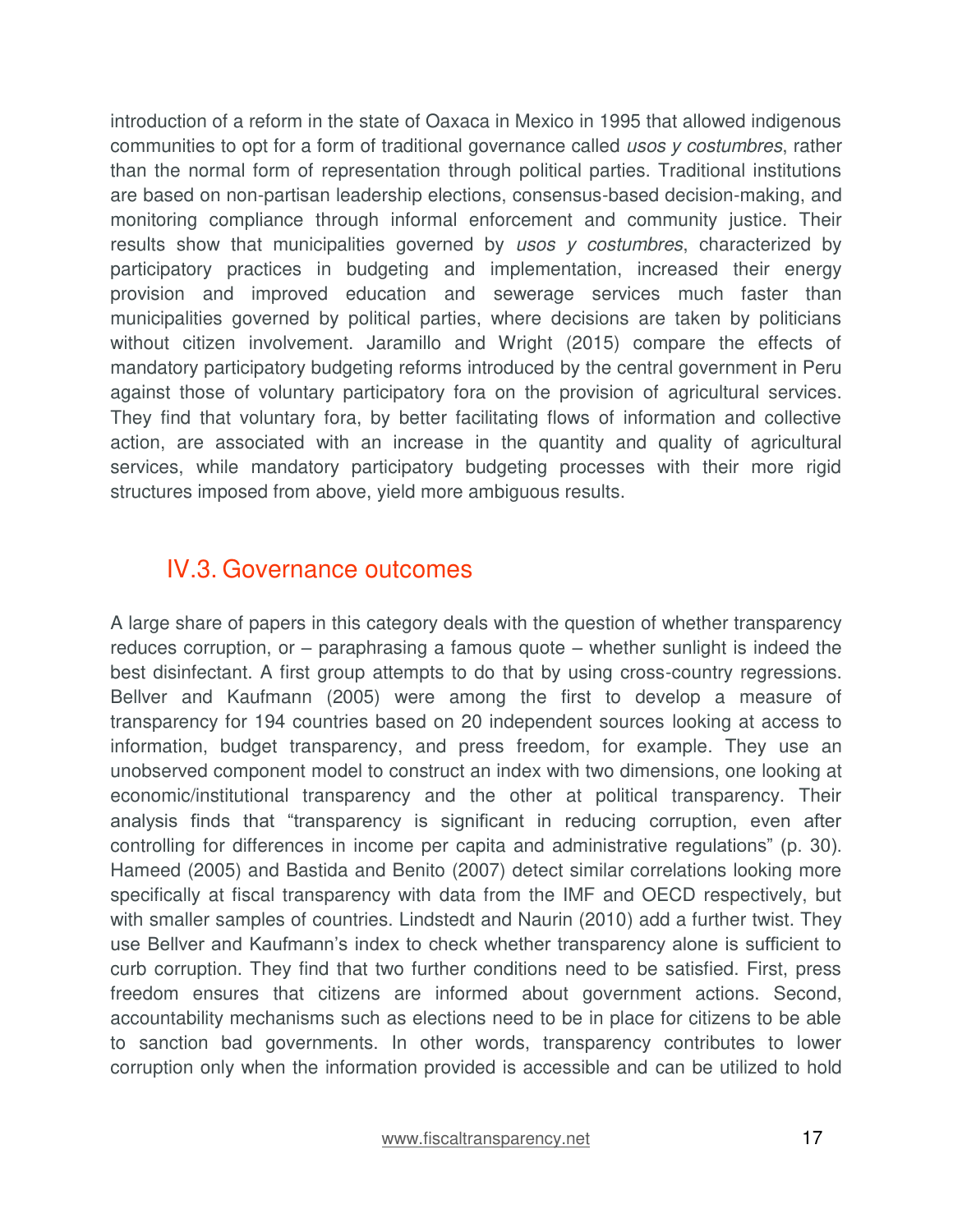governments to account. The cross-national approach in these papers makes it difficult to identify a causal link between fiscal transparency and corruption.

Two papers make a causal or plausibly causal link of specific transparency interventions to corruption. Reinikka and Svensson (2011) report on a widely cited case of school grants in Uganda. A 1996 survey by the World Bank and the Government of Uganda found that only a small percentage of funds released by the central government for supporting local schools with materials and equipment actually reached the schools. District officials diverted the rest through leakage and corruption. After the government started publishing information on these transfers in national newspapers, and posting them on school notice boards, a follow-up survey in 2002 showed that the mean share of disbursements that reached schools had increased drastically, from an average 25.4% in 1996 to 81.8% in 2001, most markedly in areas that had better access to newspapers. This case is often cited as evidence that transparency can reduce corruption by giving citizens information that enables them to hold officials to account, and made Public Expenditure Tracking Surveys (PETS) famous as a tool to produce that information. One question is why similar tools have not had a similar impact in other countries. Hubbard (2007) provides a possible reason, pointing out that in the years following the first survey, a number of education reforms were introduced in Uganda that also contributed to the improvements in the share of grants reaching the schools.

An unambiguously causal piece of evidence in this area is a field experiment carried out in Indonesia to test alternative approaches to lower corruption in village road projects (Olken 2007). Some villages were told that their project would be audited by the central government audit agency, and audit findings were discussed at open village meetings. As a result, the amount of misused funds (measured as the difference between actual costs and an estimate provided by independent engineers) was eight percentage points lower compared to villages where the announcement was not made. Elsewhere, villagers were invited to "accountability meetings" where they could query officials about project implementation, and provide anonymous comments. The participation experiment was associated with much smaller, and statistically insignificant, reductions in corruption. In addition to providing evidence that audits and the disclosure of their results mitigate corruption, this study calls into question the common assumption that community monitoring is a powerful deterrent for corrupt behavior. Although citizen engagement did have some effect on variations in project costs, its overall impact was far from decisive.

Some studies link fiscal openness to electoral accountability. Alt et al. (2002) find that fiscal transparency has a positive effect on gubernatorial popularity, using crosssectional data for US states covering the 1986 to 1995 period. Alt and Lowry (2010) extend this work using panel data for 1972-2002. They find no direct effect of budget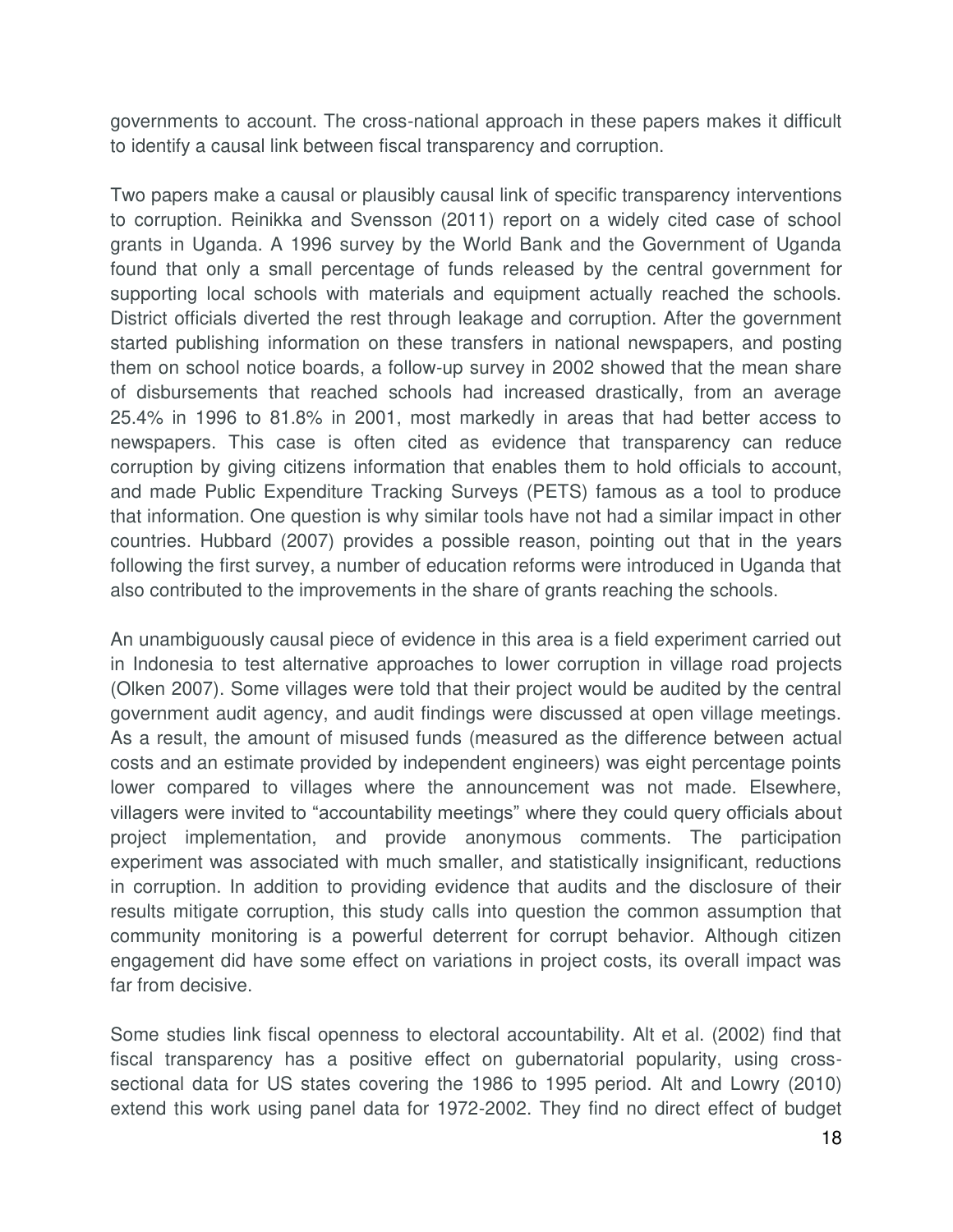transparency on the retention of incumbent governors, but transparency dampens the negative effect of tax increases on their retention. The most convincing paper in this category is a study by Ferraz and Finan (2008), who examine how the public release of audit reports on federally transferred funds affects the reelection prospects of incumbent mayors. They exploit the fact that the timing of audits was randomized, so that some municipalities were audited prior to elections in 2004 and some afterwards. Where the audits revealed violations associated with corruption, their publication significantly reduced reelection probabilities, especially in municipalities with local radio stations that could publicize the audit findings.

Lastly, there are a few additional papers that use other governance-related dependent variables. Islam (2006) builds a transparency index that measures the timeliness of economic data (including government revenue and expenditure) published by the government, and shows that it is positively related to the quality of governance, as measured by the World Governance Indicators. Again, these cross-national results suffer from endogeneity concerns. Touchton and Wampler (2014) look participatory budgeting in Brazilian municipalities, and report that it is associated with a statistically significant increase of 8% in the number of active civil society groups. They interpret this as evidence that participatory budgeting promotes collective action, citizen mobilization, and monitoring of state action. Other papers, including Goldfrank and Schneider (2006) also document cases in which participatory budgeting has improved various aspects of local governance

#### IV.4. Development outcomes

<span id="page-18-0"></span>.

Finally, we turn to the available evidence on the impact of fiscal openness on development results. As far as fiscal transparency is concerned, evidence is very thin. A previously cited paper by Bellver and Kaufmann (2005) reports some correlation between their transparency index and better socio-economic and human development indicators. Fukuda-Parr et al. (2011) also find that the Open Budget Index is positively correlated with human development, but the correlation weakens and disappears once control variables are included in the regression. Reinikka and Svensson (2011) find that access to budget information on school grants led to increases in school enrollment, and to some extent educational achievement, measured through exam scores. The authors claim that these results could have some relevance for countries where similar education policies are in place, but also warn of some of the contextual factors that might limit external validity.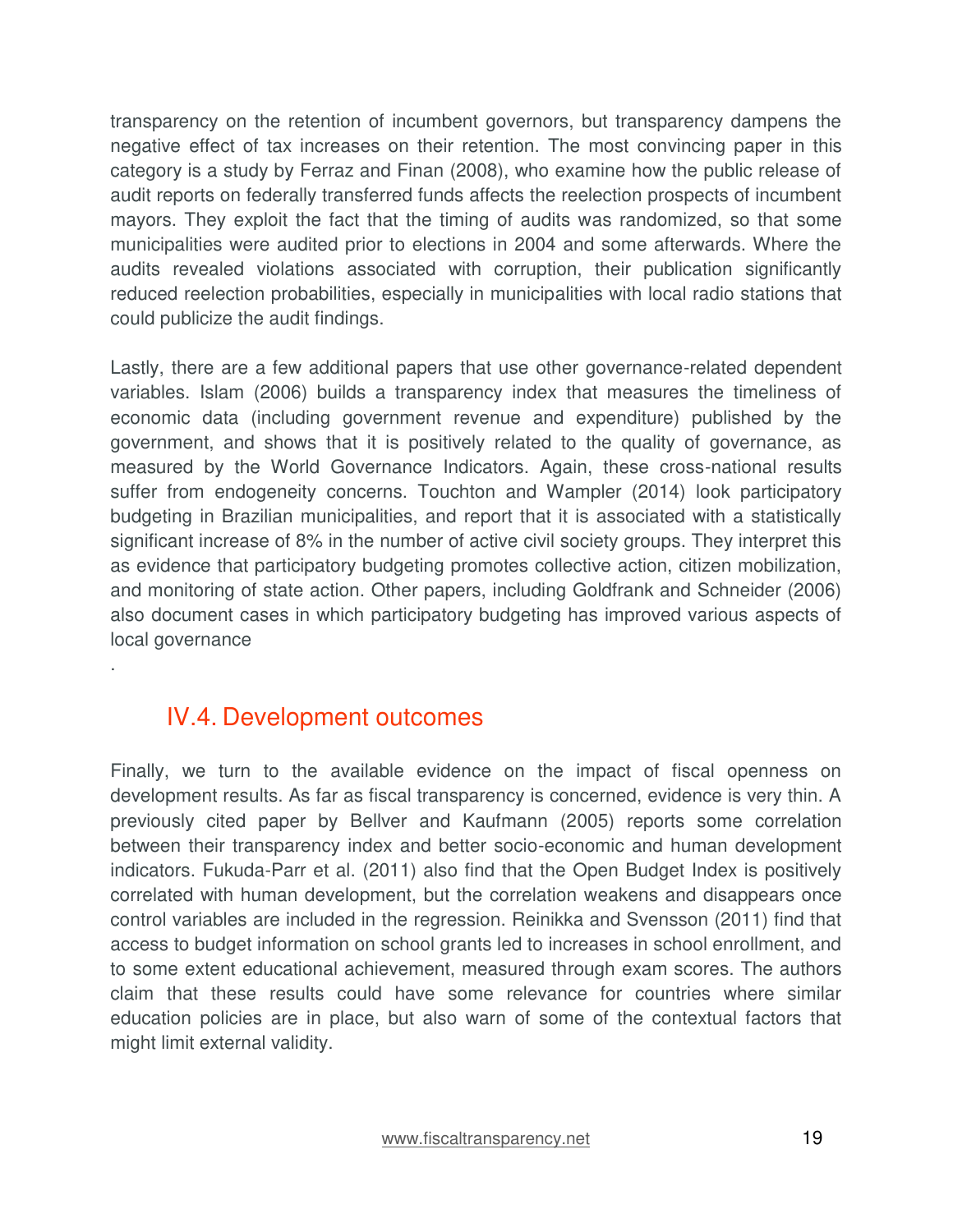In addition, limited evidence is available about the impact of participatory budgeting on social indicators. Both Touchton and Wampler (2014) and Gonçalves (2014) report that Brazilian municipalities that introduced participatory budgeting saw their infant mortality rates drop significantly more than other municipalities. The main reasons for this, Gonçalves posits, is that citizen participation allows for better targeting of public policies and spending, which affects resource allocation and efficiency of spending. Touchton and Wampler also show that the impact of participatory budgeting increases over time.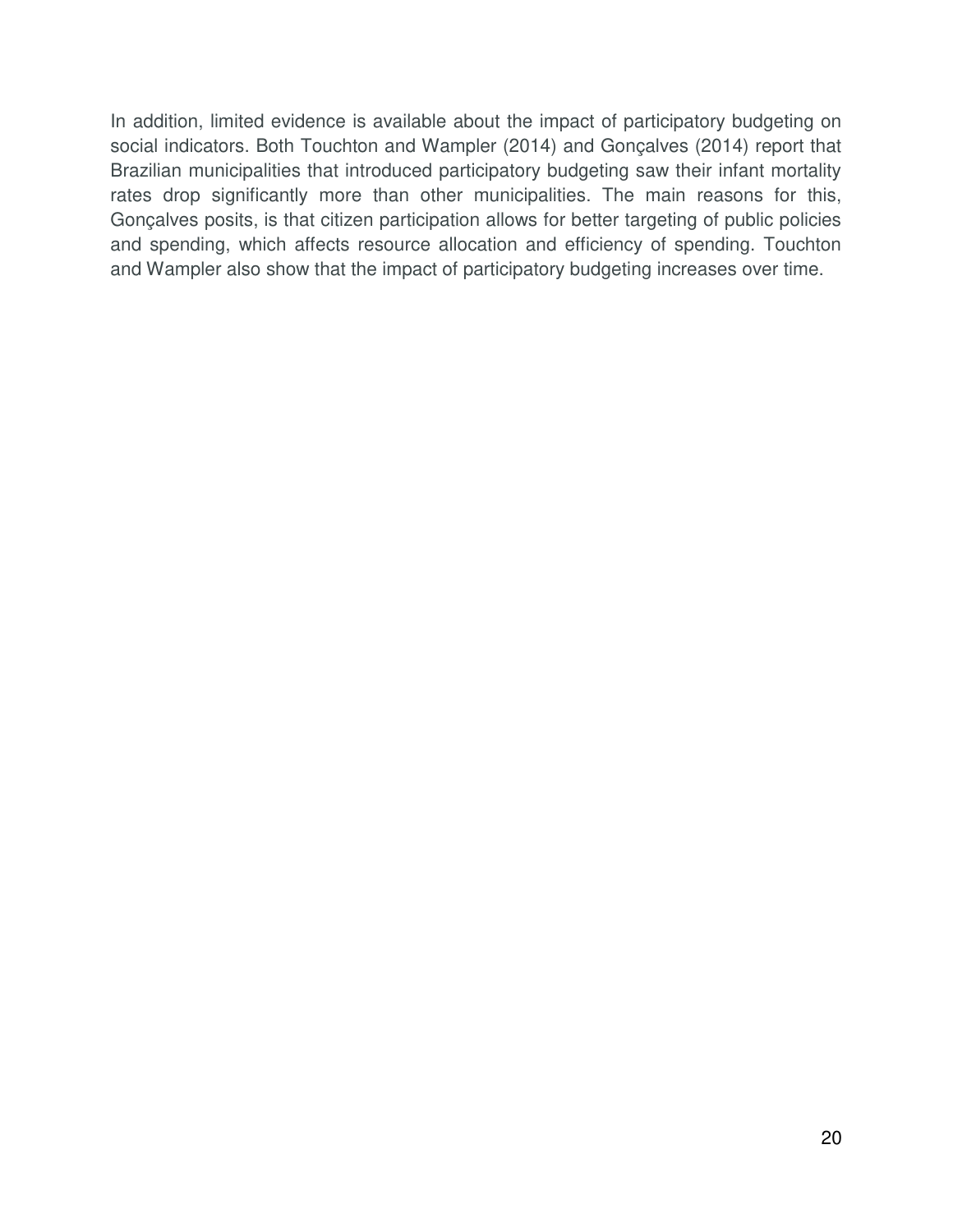# <span id="page-20-0"></span>V. Assessing the strength of the evidence

In this section, we assess the strength of the available empirical evidence against two criteria. One is the degree to which a study minimizes threats to valid inference due to the strength of its research design or methods. The second criterion is the substantive importance of a study, which has to do with the nature of the impact under investigation as well as the degree to which we can draw broader implications, including beyond the immediate empirical context, from the results.

Very few studies can plausibly claim to identify a causal effect of fiscal openness. Of the quantitative studies in our dataset, merely four are based on experimental designs (Beath et al 2012, Olken 2007 and 2010, Simonsen and Robbins 2000) while one exploits a natural experiment (Ferraz and Finan 2008) and another a quasi-experiment (Reinikka and Svensson 2011). In addition, the study by Glennerster and Shin (2008) is quasi-experimental, but it cannot claim to identify the causal effect of *fiscal* disclosure. More frequent are other quantitative studies based on observational data. The quality of this evidence varies greatly depending on the extent to which the empirical work addresses internal validity concerns. For example, panel regression results gain credibility when they are based on within-estimation that contains the threat arising from omitted variable bias, which is a major concern for cross-sectional analyses. Some quantitative studies with observational data use instrumental variable strategies, but convincing instruments are exceedingly rare. Measurement error also induces bias – this is a particular concern where measures of budget transparency are constructed from survey data that largely relies on responses from the very governments that are being examined, and with limited quality control.

Case studies can help to clarify underlying mechanisms. However, they often rely on intuition rather than rigorous data analysis, usually pay little attention to constructing a counterfactual scenario, and are sometimes commissioned by organizations that have an interest in documenting positive impacts. In some cases, variables are poorly conceptualized and operationalized. Moreover, case selection is a concern. As Carlitz (2012: 10) notes, "successful initiatives have been examined in greater detail than unsuccessful ones" which "can make it difficult to draw conclusions about the factors that lead to impact." The latter point could also be raised with regard to some of the quantitative literature. Nonetheless, some studies (mostly employing case study approaches) do fruitfully explore the specific context and mechanisms in which fiscal openness initiatives have worked. These studies often produce insights and hypotheses that can then be tested elsewhere and help to advance knowledge in a way that better pinpoints the specific ways in which initiatives succeed or fail (see, for example, the case studies in Khagram et al. 2013).

www.fiscaltransparency.net 21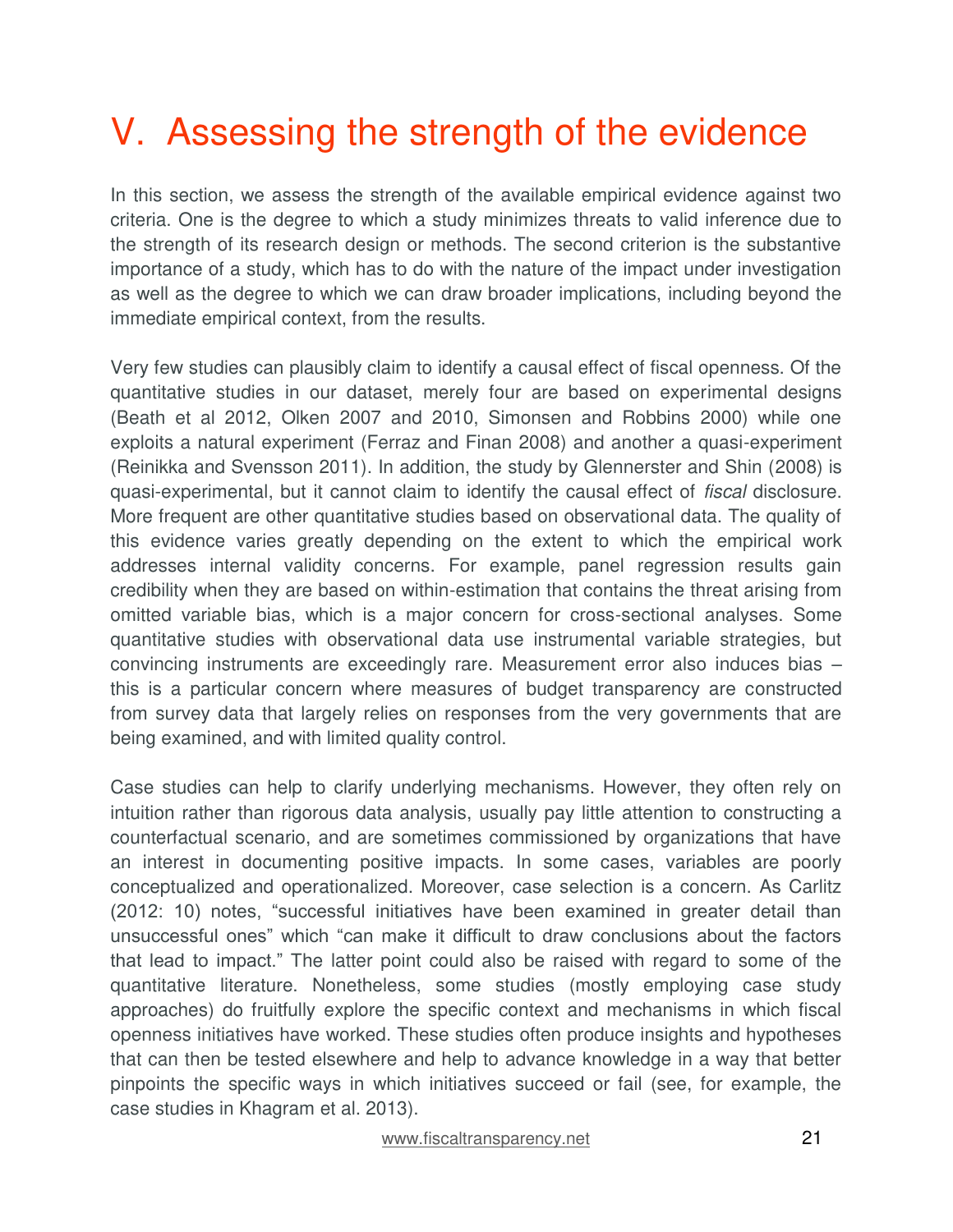Yet, rigor in a study's design and use of methods needs to be complemented by substantive importance, which can be limited for various reasons. One of these relates to how much we care about the documented impact.<sup>15</sup> Take Simonsen and Robbins (2000), who examine how citizens react to different types of budget information. While the documentation of such public opinion impacts can be valuable – not least for governments that wish to manipulate public sentiments towards fiscal policy – arguably more important is whether people's lives were materially affected. The dependent variables in Beath et al (2012) and Olken (2010) get closer, capturing impacts on project selection as well as villager satisfaction or attitudes. Olken (2007) and Reinikka and Svensson (2011) document direct impacts on actual service provision, while Ferraz and Finan (2008) show effects on the ability of citizens to hold corrupt politicians to account via the ballot box. All of these studies come with the usual questions about generalizability, but a priori there are no strong grounds for assuming that the results are meaningless beyond the immediate empirical context in which they were obtained. Their wider relevance and applicability remains, above all, an empirical question.

The work by Olken (2007) is not only empirically amongst the most convincing that exist in this area, but it is also substantively unique in one respect that is of fundamental importance for proponents of fiscal openness: this is the only study that relates to the relative importance of fiscal transparency and participation in budgeting. In this case, the evidence suggests that "top-down" external audit trumps "bottom-up" grassroots participation in project monitoring. Yet, this does not mean that any kind of participation has no effect. Moreover, the audit treatment included their delivery by the auditors to a special village meeting, which meant that "retribution from the village" was a potential sanction (p. 210). Thus, a form of participation was built into the audit treatment, and cannot be disentangled from the mere disclosure of audit information. Nonetheless, the results focus attention on the need to rigorously assess different types of participation interventions (see also Olken 2010), and how they may or may not amplify any impacts of passive information disclosure. For proponents of fiscal openness, such evidence can be operationally crucial for setting priorities in terms of advocacy or the support of specific reform proposals.

 $15$  The nature of impacts and their substantive importance are linked to the nature of a fiscal openness intervention. Direct public involvement in budgetary decisions – activities classified as "collaboration" and "empowerment" on the IAP2 spectrum – establishes a clear potential link to resource allocation and service delivery. However, it remains an empirical question to what extent "weaker" forms of participation, or fiscal transparency interventions, may yield similar impacts as well. Without further empirical research that identifies causal effects of a diverse set of fiscal openness interventions, it is impossible to judge their substantive importance in relative and absolute terms. We return to this point in the conclusion.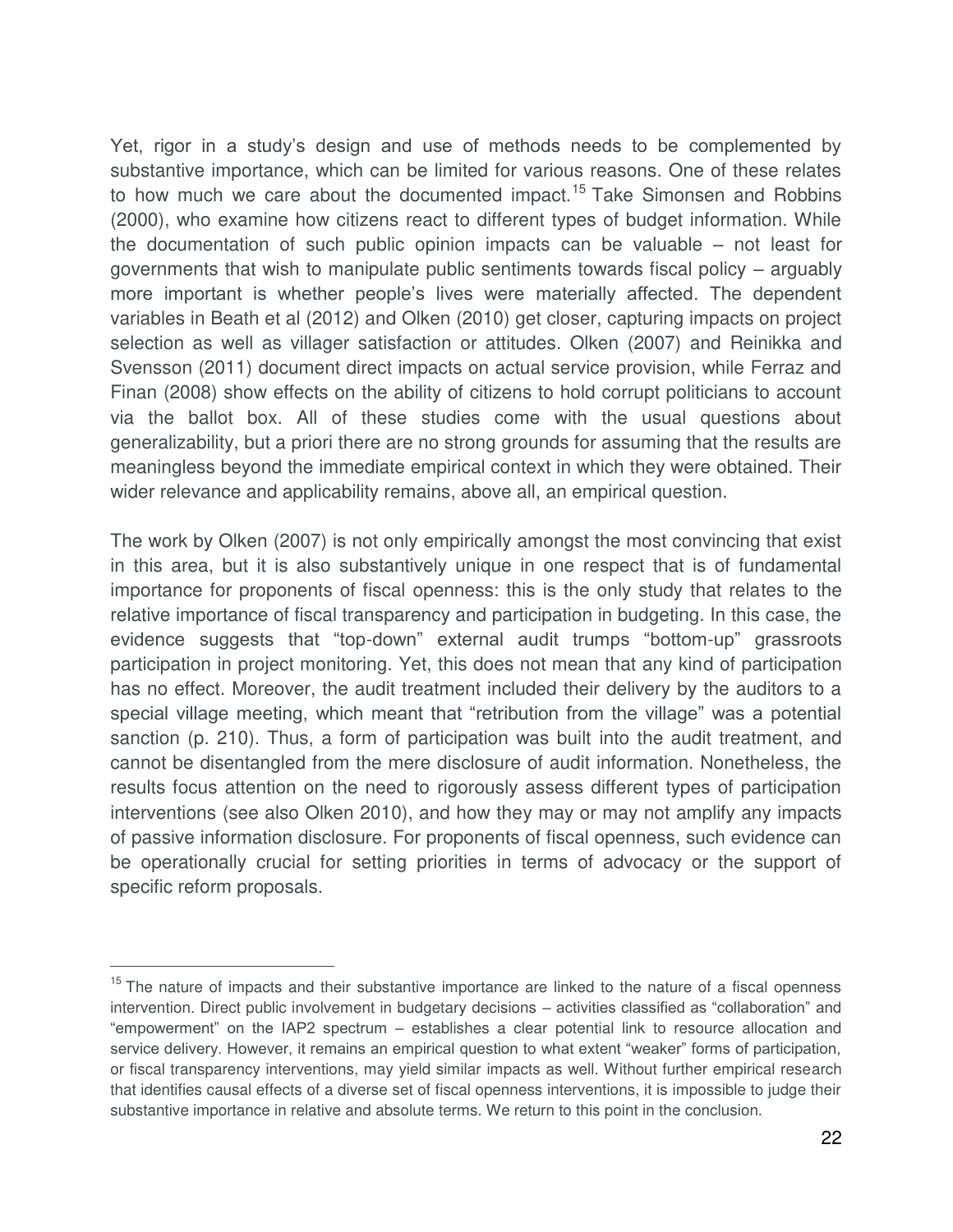# <span id="page-22-0"></span>VI. Conclusions

This paper provides the first comprehensive review of available evidence on the impacts of fiscal openness in terms of its principal component dimensions, transparency and participation. It is based on 38 journal articles and papers that empirically investigate the effect of government disclosure of budgetary information and of mechanisms for public participation in the budget process on different outcome variables of interest, using both qualitative and quantitative evidence. Most studies fall into three main categories of impacts: macro-fiscal, resource allocation and service delivery, and governance. A fourth impact category, related to development outcomes, contains only a small number of studies.

The evidence about the effect of fiscal openness on different macro-fiscal outcomes – such as indicators of fiscal performance, borrowing costs, and creative accounting practices – is typically based on broad measures of transparency. This work is consistent in finding that transparency has a beneficial impact, lowering deficits or debt, borrowing costs, and directly or indirectly limiting fiscal gimmickry. Only a handful of studies in this category investigate the impact of specific components of budget transparency. Evidence on resource allocation and service delivery mainly looks at the impact of participatory mechanisms. This work is no longer limited to the welldocumented Brazilian experience with participatory budgeting, and provides insights on why certain mechanisms may work better than others.

Looking at governance, findings are more varied, also because studies use different definitions and measures. Cross-country studies document negative correlations between (fiscal) transparency and corruption, but they cannot make any causal claims. Evidence from specific cases in Uganda, Indonesia, and Brazil provide much richer accounts of how budget information disclosure can reduce corruption and promote accountability – by incentivizing citizens to monitor governments, and public officials to refrain from corrupt behavior. It also appears that participatory mechanisms widen citizen involvement and mobilization. Findings on how fiscal openness affects development outcomes are scarce, but suggest impacts on education in Uganda and health in Brazilian municipalities.

The quality of the evidence that we document is varied. However, the most convincing evidence – in particular the small number of experimental or quasi-experimental studies – documents impacts that many would consider beneficial: lower government borrowing costs due to macro-fiscal disclosure (Glennerster and Shin 2008), lower corruption due to the audit of government programs (Olken 2007) and the disclosure of specific budget execution information (Reinikka and Svensson 2011), greater electoral accountability of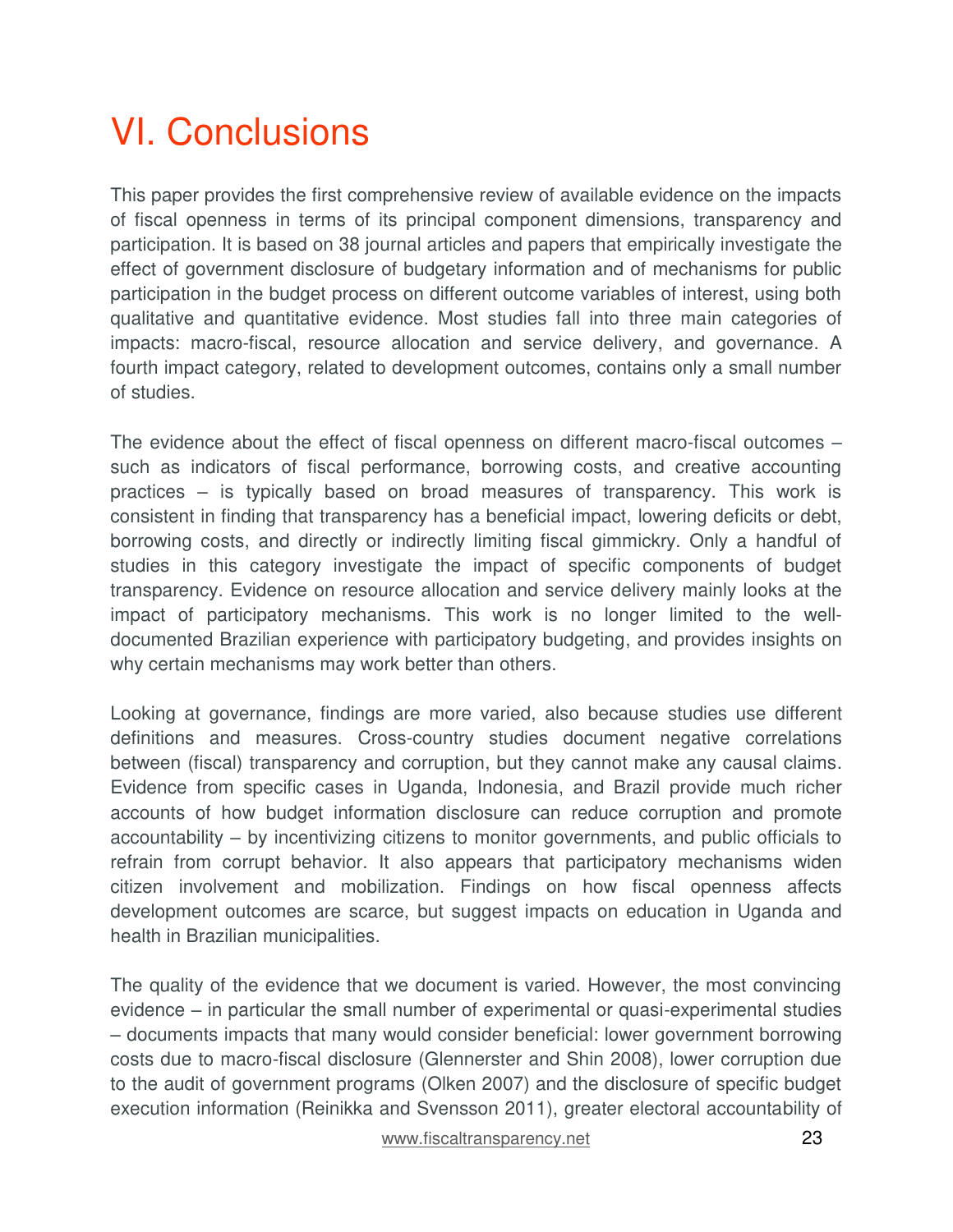politicians (Ferraz and Finan 2008), improved budget allocations due to citizen participation (Beath and Enikokpov 2012, Olken 2010), and participatory budgeting leading to improved health outcomes (Touchton and Wampler 2014, Gonçalves 2014). While this is a surprisingly small collection of papers, the overall direction of this causal or plausibly causal evidence is good news for fiscal activists and reformers.

How do these findings relate to the implicit theory of change that proponents of fiscal openness seem to work with? The documented impacts of transparency are largely limited to intermediate steps – such as macro-fiscal outcomes or reduced corruption – in the long chain leading to development outcomes. To get further down the chain, the evidence seems to suggest, participation needs to kick in, ensuring that governments are better informed about and more responsive to citizens' needs and priorities. Only then can fiscal openness lead to improved service delivery and improved livelihoods as captured by indicators of human development. On the other hand, the existing literature sheds very little light on the link between transparency and participation, or between some of the earlier and later steps in the theory of change. For example, the evidence on the impact of participatory mechanisms is not very detailed on the kinds of fiscal information disclosure that form the basis for engaging citizens across different cases. Is it akin to some of the broad measures of budget transparency used for documenting impact on macro-fiscal outcomes? Or is it rather a more targeted kind of transparency, more directly relevant to users' needs and interests? Generally speaking, the literature leaves a number of gaps and open questions that require answers if the push towards fiscal openness is to maintain momentum and make further progress in the coming years.

First, a largely untapped potential lies in disaggregating broad transparency measures to examine which specific disclosures are doing the work. For example, the Open Budget Index provides a detailed assessment of a package of eight budget documents. It would not be difficult to disaggregate this index to separately examine the impacts of these different budget documents, or of fiscal disclosure across different stages of the budget process (drafting, approval, execution, and audit). Similarly, transparency on the revenue and expenditure sides could be distinguished, or specific disclosures within these, such as natural resource revenues. Without such disaggregation, the absolute and relative contribution of specific elements is unclear, making it difficult to prioritize reforms and isolate impacts. For instance, to contain public debt, should a government strengthen in-year execution updates, audit results, or the quality of the government's budget proposal (and which part of the latter in particular)? In a context where institutional reform capacity is limited, reform may have to be targeted or phased, and it is essential to know where to reap the greatest gains and produce quick results – not least to build the case for further reform. Similarly, what specific disclosures might mobilize citizens and render participation more effective? Are they more interested in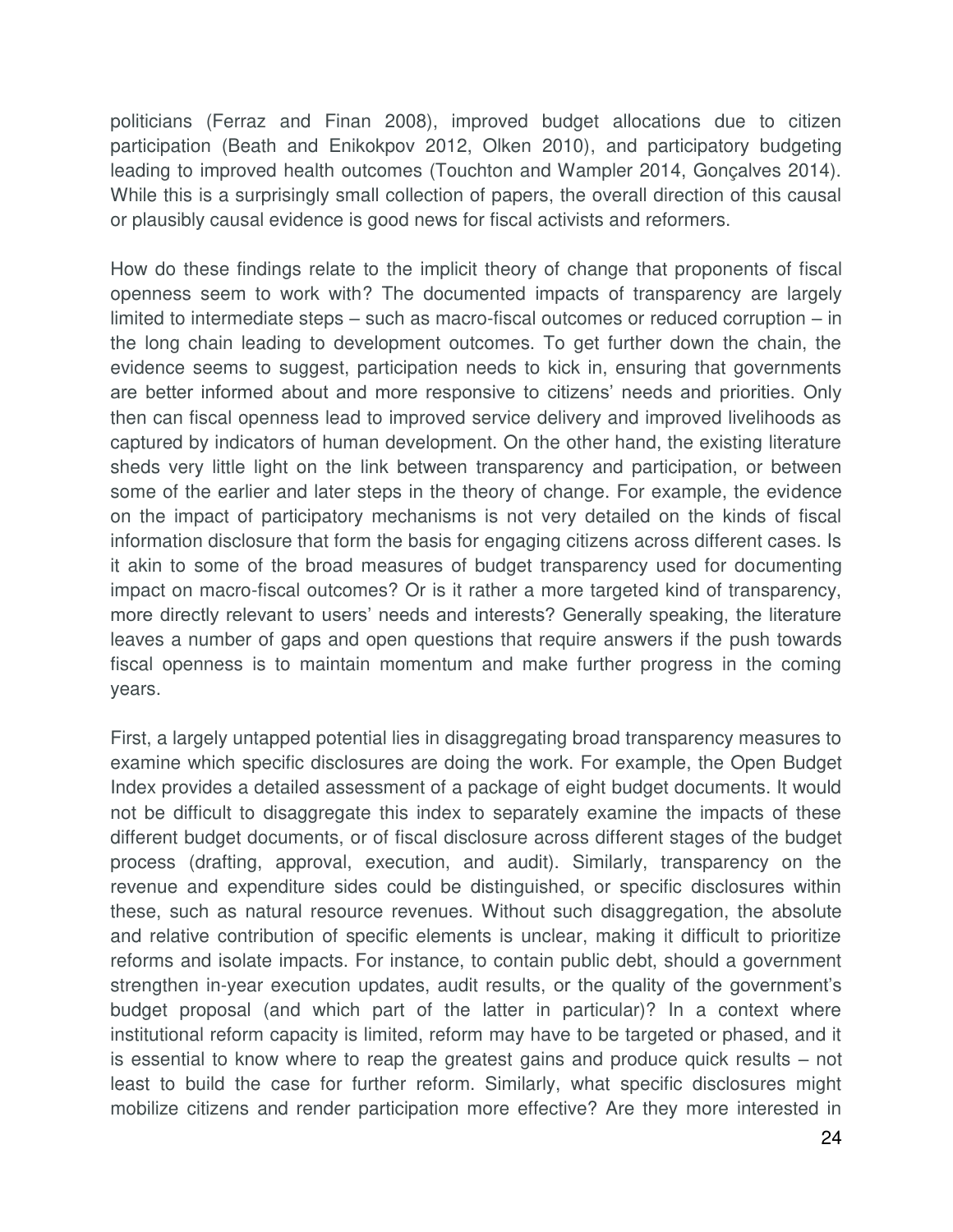budget allocation data, or in what was actually spent, and how do they react to and use such information in holding government accountable? Evidence on these types of questions is urgently needed and would have immediate policy relevance.

Second, with few exceptions discussed above (notably Olken 2007, 2010), the evidence thus far tells us little about the relationships and trade-offs between different elements of fiscal openness, and the relative effectiveness of different interventions. For example, we might be interested to know how different types of participation (such as consultative meetings or referenda) compare against particular disclosures (such as audits or in-year execution information) in terms of their impact on the leakage of funds and service delivery. This may entail examining interactive effects by combining different interventions. For instance, is the disclosure of execution information more effective in curbing corruption when it is complemented with a participatory monitoring opportunity? Finding answers to such questions requires that studies examine alternative interventions and their various combinations within the same research design. The rewards of such research in terms of enhancing service delivery and development in poor countries are potentially very large.

Third, and related, is the question of how fiscal transparency and participation in budgeting affect one another. Existing research into this complex area is limited, partly due to diverging views and emphases among major proponents of fiscal openness. For some, like the IMF, macroeconomic stability is the ultimate goal. Here, the focus is clearly on fiscal transparency and its effects on macro-fiscal outcomes. Others, such as development practitioners and civil society actors, are often more interested in promoting participation to affect allocations, service delivery, and governance outcomes. Partly as a result, research has tended to focus on one of the main components, less on how they affect one another, with only a few exceptions (Khagram et al 2013). Fundamental questions remain in this area: Under what conditions does fiscal disclosure lead to greater participation in budgetary decisions? When and how does participation, in turn, lead to greater demand for fiscal transparency? Rigorous examination of this potentially reciprocal relationship has the potential to yield evidence that is required for building a stronger case for enhancing participation.

Fourth, very few studies examine a variety of impacts simultaneously. Yet, this is crucial in order to understand the mechanisms through which fiscal openness interventions affect people's lives. The outcome categories that we examined suggest possible chains of relationships that should be carefully investigated. For instance, if participation leads to changes in budget priorities, how is this linked to the quality of service delivery and the accountability of elected office holders to voters, and, ultimately, development outcomes such as infant mortality? There are also more nuanced questions about context conditionality that concern parts of such a chain of impacts. We know little about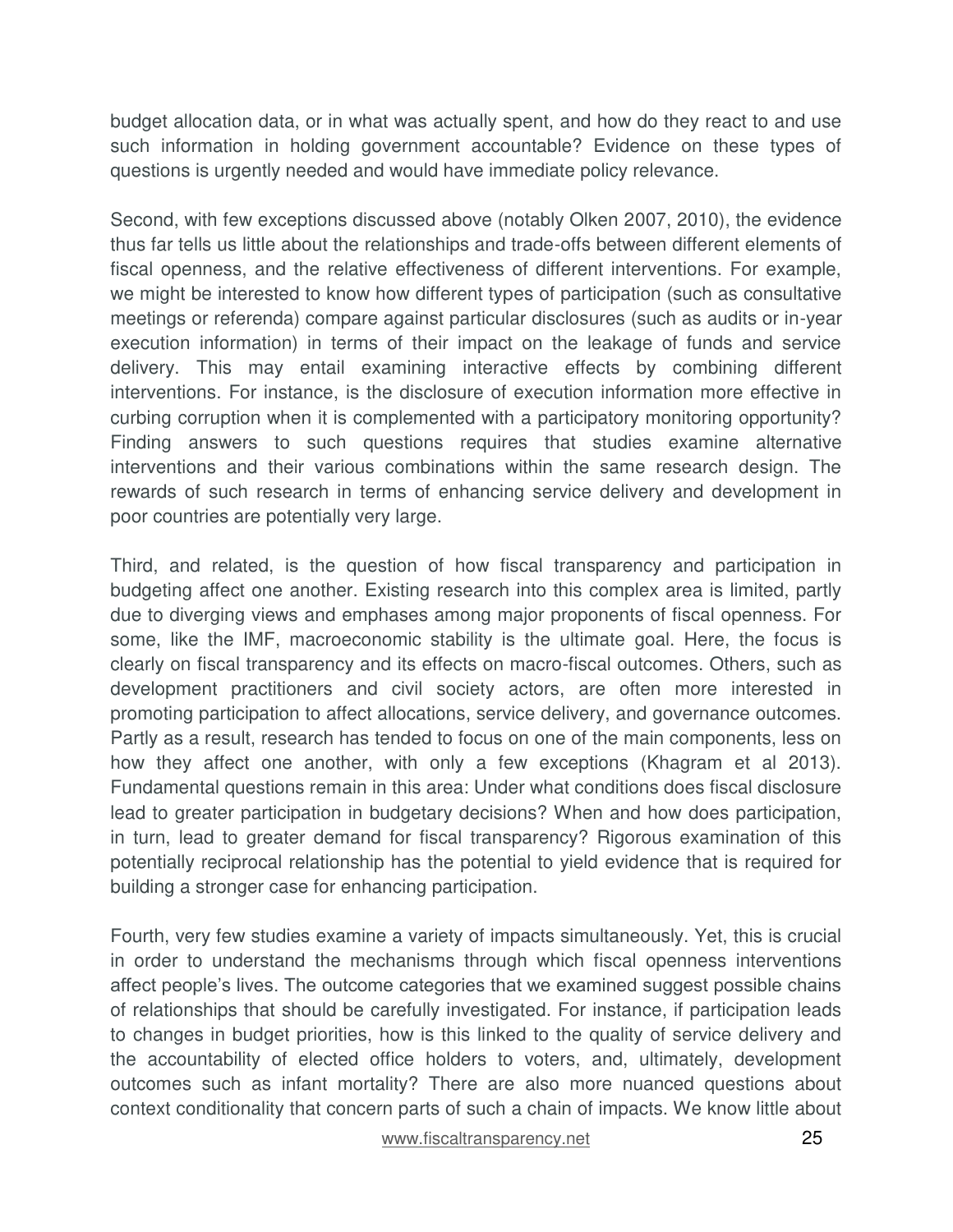these complex chains from initial or immediate to ultimate impacts, with very few exceptions in the existing literature (e.g. Reinikka and Svensson 2011). Since what we ultimately care about is the quality of people's lives and how it might be improved, these questions require urgent attention. Moreover, understanding the multiple impacts of an intervention may yield clues about the incentives for reform, in particular in relation to corruption and the electoral accountability of politicians.

Finally, future research should generate insights relating to the conditions under which fiscal openness interventions have a particular effect. Thus far, the cross-national nature of much of the research on macro-fiscal impacts of fiscal transparency, despite the methodological limitation inherent in this approach, makes arguably the strongest case that these impacts hold generally across a large number of countries. In contrast, participation interventions are usually studied in the context of particular countries, with one country (Brazil) dominating the evidence on participatory budgeting. Since left-wing parties tend to favor pro-poor spending policies (Bräutigam 2004: 665), they also have the strongest incentives to introduce participatory mechanisms that bring previously excluded groups into the decision-making process and provide legitimacy for reprioritization. It is less clear whether participatory budgeting will produce the same effects in politically less receptive environments (see Kosack and Fung 2014). Multicountry analyses of comparable interventions are needed to identify crucial scope conditions.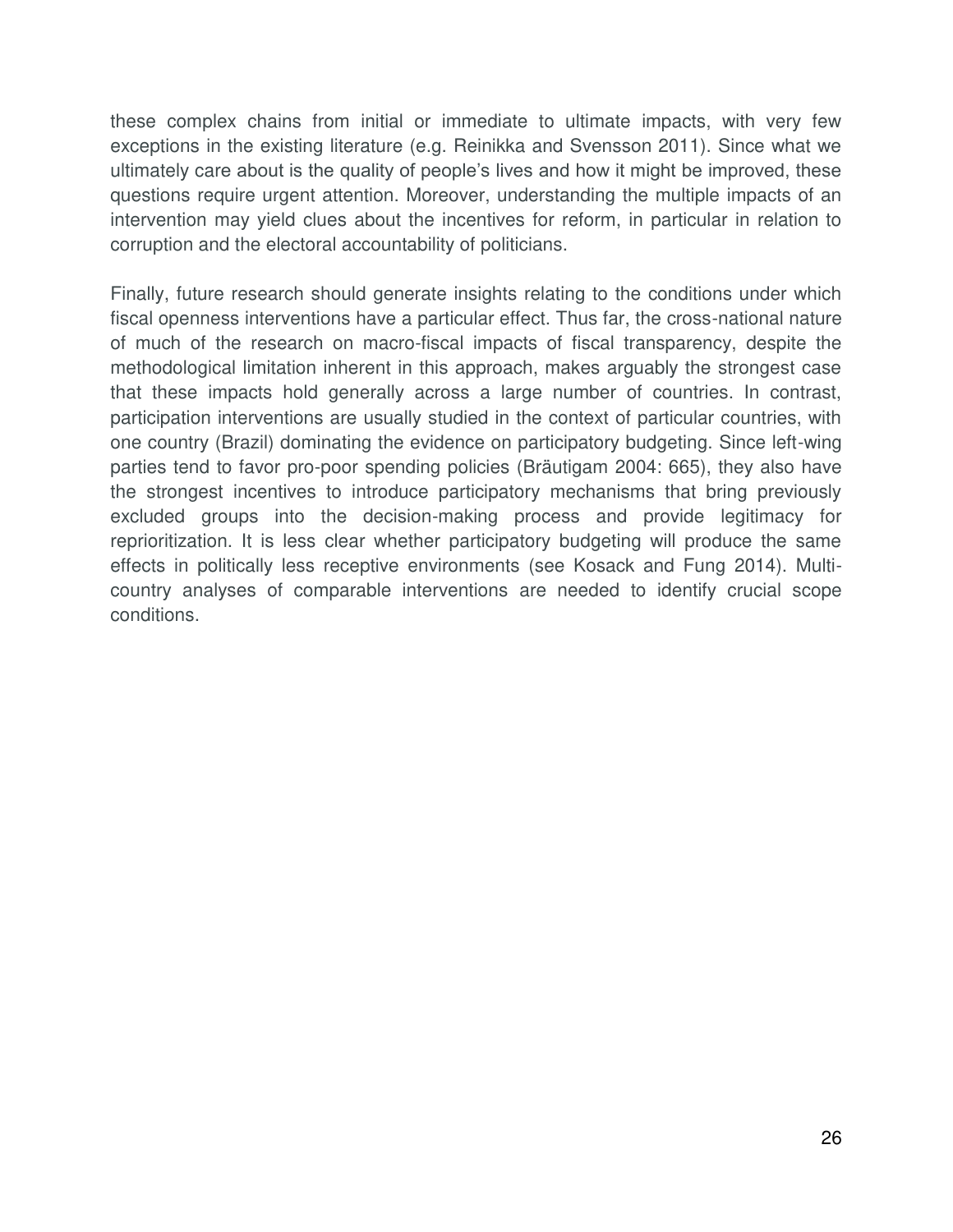### <span id="page-26-0"></span>**References**

Alesina, A., R. Hausmann, R. Hommes and E. Stein (1999). "Budget Institutions and Fiscal Performance in Latin America." Journal of Development Economics 59(2): 253- 273.

Alt, J. E. and D. D. Lassen (2006a). "Transparency, Political Polarization, and Political Budget Cycles in OECD Countries." American Journal of Political Science 50(3): 530- 550.

Alt, J., and D. D. Lassen (2006b) "Fiscal Transparency, Political Parties, and Debt in OECD Countries." European Economic Review 50(6): 1403–1439.

Alt, J., D. D. Lassen and J. Wehner (2014). "It Isn't Just about Greece: Domestic Politics, Transparency and Fiscal Gimmickry in Europe." British Journal of Political Science 44(4): 707-716.

Alt, J. E. and R. C. Lowry (2010). "Transparency and Accountability: Empirical Results for US States." Journal of Theoretical Politics 22(4): 379-406.

Arbatli, E. C. and J. Escolano (2012). "Fiscal Transparency, Fiscal Performance and Credit Ratings." IMF Working Paper 12/156.

Beath, C., F. Christia and R. Enikolopov (2012). Direct Democracy and Resource Allocation: Experimental Evidence from Afghanistan. World Bank Policy Research Working Paper 6133.

Bastida, F. and B. Benito (2007). "Central Government Budget Practices And Transparency: An International Comparison." Public Administration 85(3): 667–716.

Bellver, A., and D. Kaufmann (2005). "Transparenting Transparency: Initial Empirics and Policy Implications." Paper presented at the IMF Conference on Transparency and Integrity, July 6-7, 2005, Washington, DC.

Benito, B. and F. Bastida (2009). "Budget Transparency, Fiscal Performance, and Political Turnout: An International Approach." Public Administration Review 69(3): 403- 417.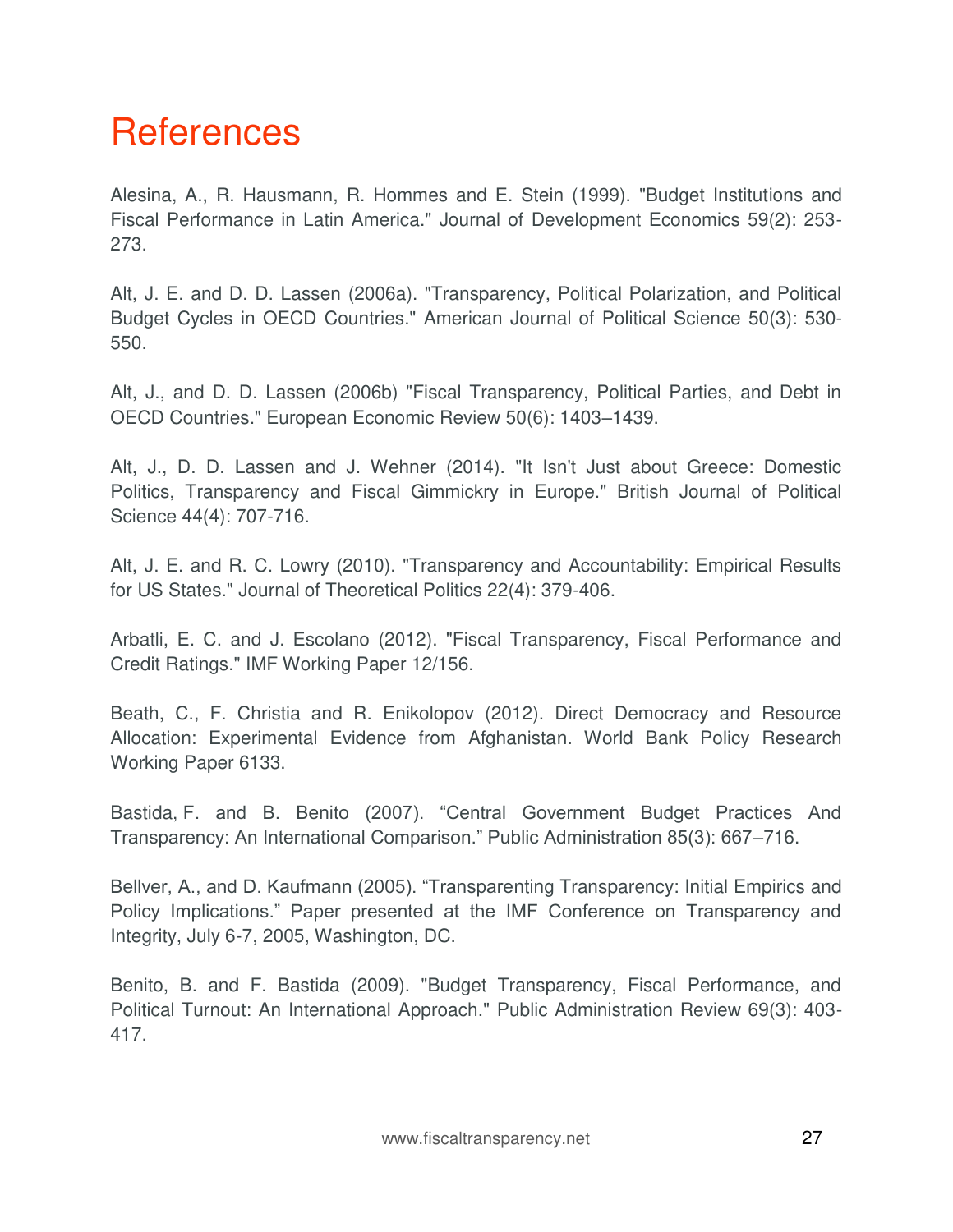Bernoth, K. and G. B. Wolff (2008). "Fool the Markets? Creative Accounting, Fiscal Transparency and Sovereign Risk Premia." Scottish Journal of Political Economy 55(4): 465-487.

Besley, T., R. Pande and V. Rao (2005). "Participatory Democracy in Action: Survey Evidence from South India." Journal of the European Economic Association 3(2-3): 648- 657.

Blume, L., and S. Voigt (2013). "The Economic Effects of Constitutional Budget Institutions." European Journal of Political Economy 29: 236-251.

Boulding, C. and B. Wampler (2010). "Voice, Votes, and Resources: Evaluating the Effect of Participatory Democracy on Well-Being." World Development 38(1): 125-135.

Bräutigam, D. (2004). "The People's Budget? Politics, Participation and Pro-Poor Policy." Development Policy Review 22(6): 653-668.

Budget Transparency Initiative (n.d.). Budget Transparency: What, Why, and How? Using Budgets to Empower People. Washington, DC, World Bank.

Carlitz, R. (2013). "Improving Transparency and Accountability in the Budget Process: An Assessment of Recent Initiatives." Development Policy Review 31(s1): s49-s67.

Carothers, T., and S. Brechenmacher (2014). "Accountability, Transparency, Participation, and Inclusion: A New Development Consensus?" Washington, DC, Carnegie Endowment for International Peace.

de Renzio, P., and V. Kroth (2011). "Transparency and Participation in Public Financial Management: What Do Budget Laws Say?" Research Note 1. Washington, DC, International Budget Partnership.

de Sousa Santos, B. (1998). "Participatory Budgeting in Porto Alegre: Towards a Redistributive Democracy." Politics and Society 26(4): 461-510.

Diaz-Cayeros, A., B. Magaloni, and A. Ruiz-Euler (2013). "Traditional Governance, Citizen Engagement, and Local Public Goods: Evidence from Mexico." World Development 53: 80-93.

Ebdon, C., and A. Franklin (2004). "Searching for a Role for Citizens in the Budget Process." Public Budgeting and Finance 24(1): 32-49.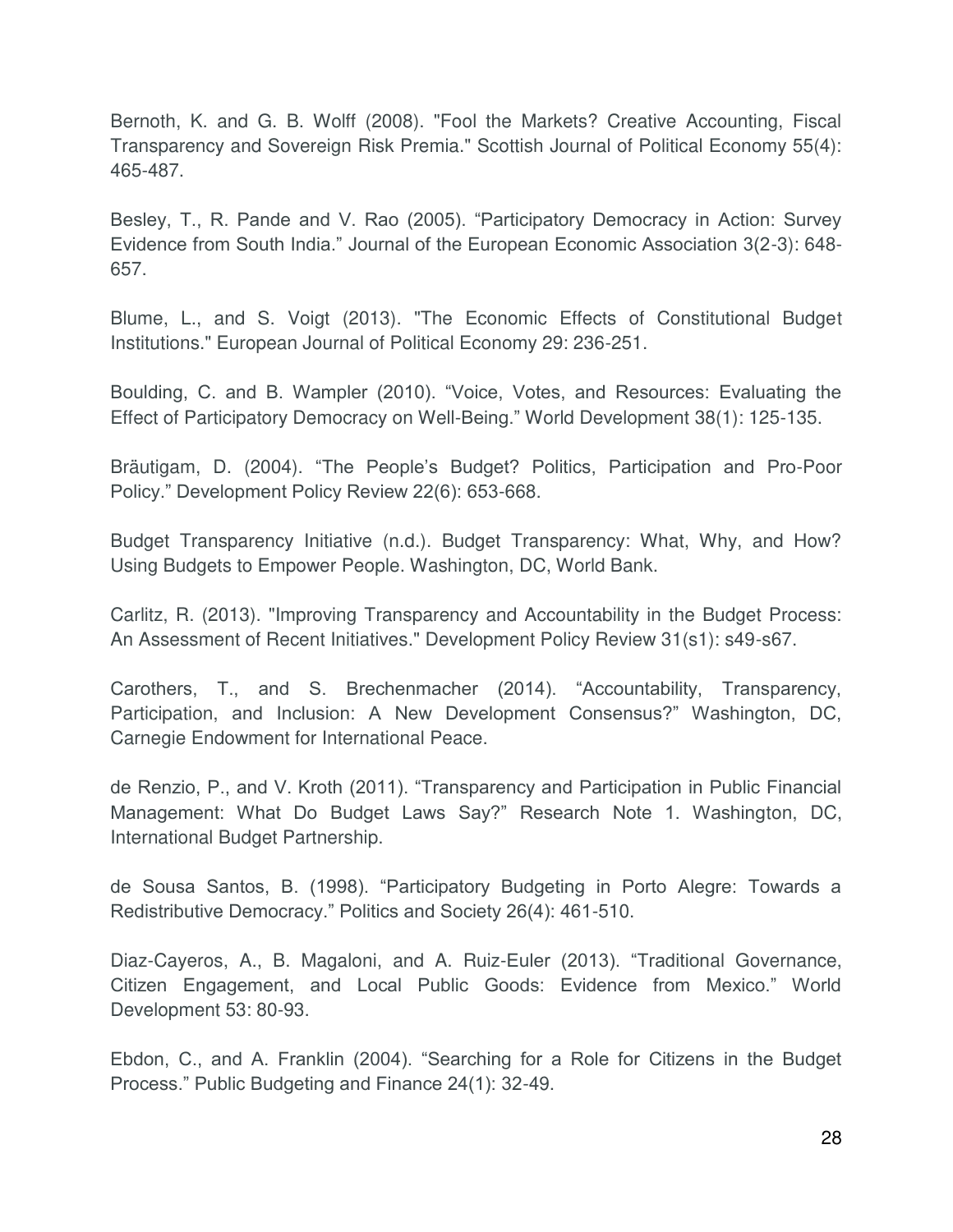Ferraz, C., and F. Finan (2008). "Exposing Corrupt Politicians: The Effects of Brazil's Publicly Released Audits on Electoral Outcomes." Quarterly Journal of Economics 123(2): 703-745.

Fox, J. (2014). "Social Accountability: What Does the Evidence Really Say?" Global Partnership for Social Accountability Working Paper 1.

Fukuda-Parr, S., P. Guyer, and T. Lawson-Remer (2011). "Does Budget Transparency Lead to Stronger Human Development Outcomes and Commitments to Economic and Social Rights?" IBP Working Paper 4. Washington, DC, International Budget Partnership.

Gaventa, J., and G. Barrett (2012). "Mapping the Outcomes of Citizen Engagement." World Development 40(12): 2399-2410.

Gaventa, J., and R. McGee (2013). "The Impact of Transparency and Accountability Initiatives." Development Policy Review 31(S1): s3-s28.

Gelos, R. G. and S.-J. Wei (2005). "Transparency and International Portfolio Holdings." Journal of Finance 60(6): 2987-3020.

Glennerster, R. and Y. Shin (2008). "Does Transparency Pay?" IMF Staff Papers 55(1): 183-209.

Goldfrank, B., and A. Schneider (2006). "Competitive Institution Building: The PT and Participatory Budgeting in Rio Grande do Sul." Latin American Politics and Society 48(3): 1-31.

Gonçalves, S. (2014). "The Effects of Participatory Budgeting on Municipal Expenditures and Infant Mortality in Brazil." World Development 53: 94-110.

Hallerberg, M., R. Strauch and J. von Hagen (2009). Fiscal Governance in Europe. Cambridge, UK, Cambridge University Press.

Hameed, F. (2005). "Fiscal Transparency and Economic Outcomes." IMF Working Paper WP/05/225.

Hameed, F. (2011). "Budget Transparency and Financial Markets." IBP Working Paper 1. Washington, DC, International Budget Partnership.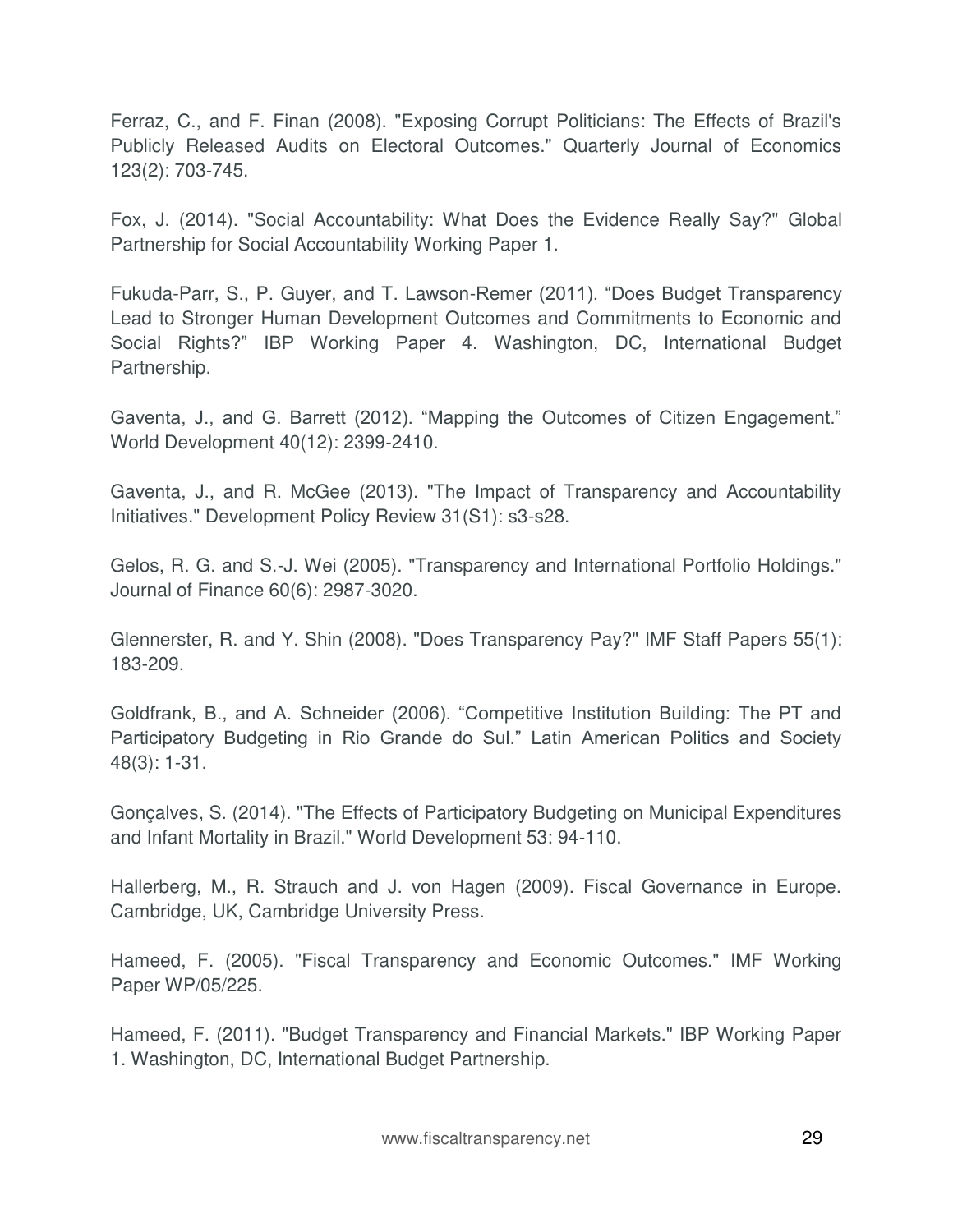Heald, D. (2003). "Fiscal Transparency: Concepts, Measurement and UK Practice." Public Administration 81(4): 723-759.

Heller, P., K.N. Harilal and S. Chaudhuri, (2007). "Building Local Democracy: Evaluating the Impact of Decentralization in Kerala, India." World Development 35(4): 626-648.

Hubbard, P. (2007). "Putting the Power of Transparency in Context: Information's Role in Reducing Corruption in Uganda's Education Sector." Center for Global Development Working Paper 136.

International Monetary Fund (2014). Fiscal Transparency Code. Washington, DC, IMF.

Islam, R. (2006). "Does More Transparency Go Along with Better Governance?" Economics and Politics 18(2): 121-67.

Jaramillo, M. and G. D. Wright (2015). "Participatory Democracy and Effective Policy: Is There a Link? Evidence from Rural Peru." World Development 66: 280-292.

Kasymova, J.T., and H.L. Schachter (2014). "Bringing Participatory Tools to a Different Level: A Case Study of Local Participatory Practices in Kyrgyzstan." Public Performance and Management Review 37(3): 441-464.

Khagram, S., A. Fung and P. de Renzio (2013). Open Budgets: The Political Economy of Transparency, Participation and Accountability. Washington, DC, Brookings Institution Press.

Kopits, G. and J. D. Craig (1998). "Transparency in Government Operations." IMF Occasional Paper 158.

Kosack, S. and A. Fung (2014). "Does Transparency Improve Governance?" Annual Review of Political Science 17(1): 24.21-24.23.

Lindstedt, C., and D. Laurin (2010). "Transparency is not Enough: Making Transparency Effective in Reducing Corruption." International Political Science Review 31(3): 301-322.

Ling, C., and D. Roberts (2014). "Evidence of Development Impact from Institutional Change: A Review of the Evidence on Open Budgeting." Policy Research Working Paper 6968. Washington, DC, World Bank.

Milesi-Ferretti, G. M. (2003). "Good, Bad or Ugly? On the Effects of Fiscal Rules with Creative Accounting." Journal of Public Economics 88(1-2): 377-394.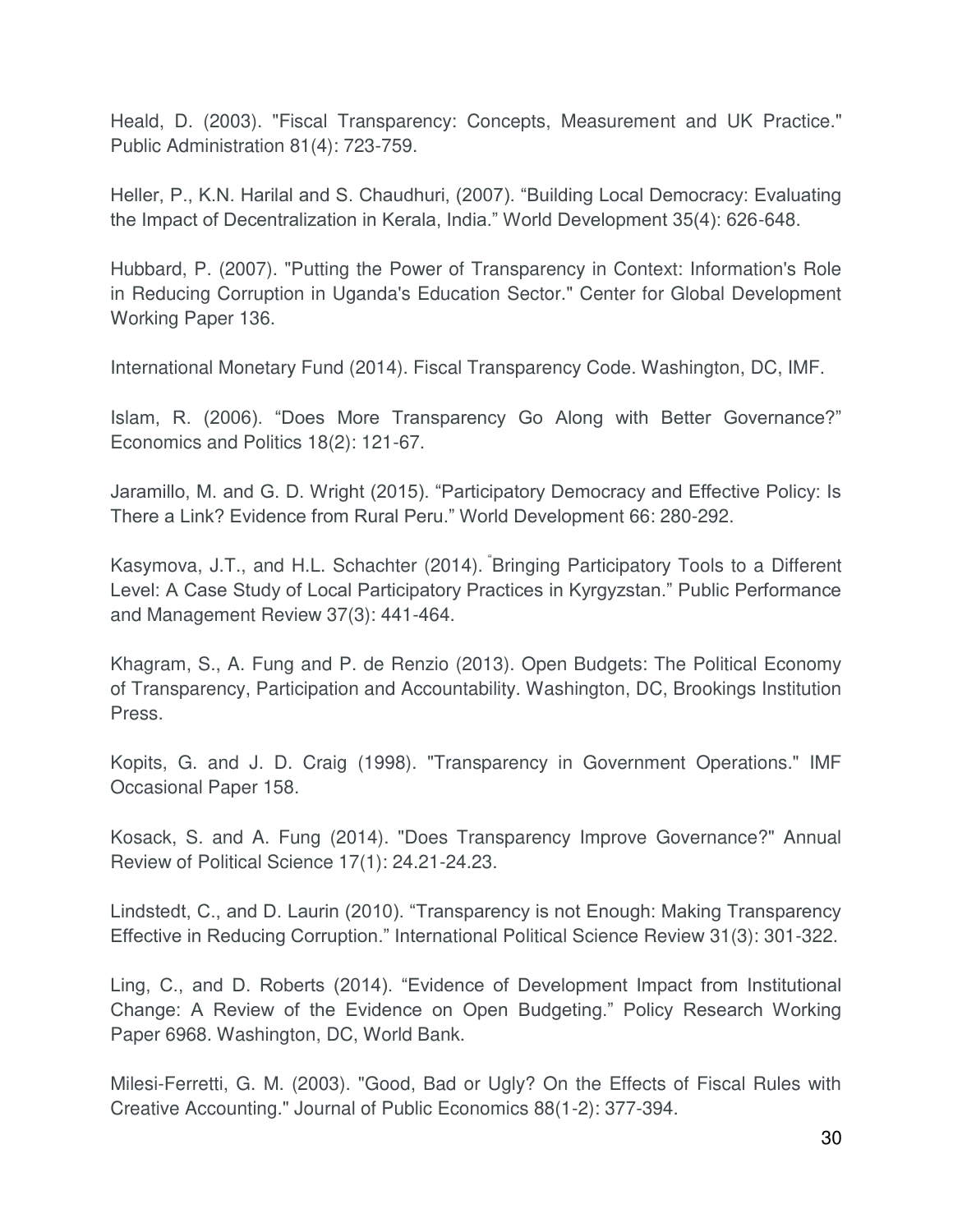Olken, B. (2010). "Direct Democracy and Local Public Goods: Evidence from a Field Experiment in Indonesia." American Political Science Review 104(2): 243-267.

Olken, B. (2007) "Measuring Corruption: Evidence from a Field Experiment in Indonesia." Journal of Political Economy, 115(2): 200-249.

Organisation for Economic Co-operation and Development (2001). OECD Best Practices for Budget Transparency. Paris, OECD.

Organisation for Economic Co-operation and Development (2015). Recommendation of the Council on Budgetary Governance. Paris, OECD.

Reinikka, R. and J. Svensson (2005). "Fighting Corruption to Improve Schooling: Evidence From a Newspaper Campaign in Uganda." Journal of the European Economic Association 3(2-3): 259-267.

Reinikka, R. and J. Svensson (2011). "The Power of Information in Public Services: Evidence From Education in Uganda." Journal of Public Economics 95(7-8): 956-966.

Schick, A. (1966). "The Road to PPB: The Stages of Budget Reform." Public Administration Review 26(4): 243-258.

Simonsen, W., and M.D. Robbins (2000). "The Influence of Fiscal Information on Preferences for City Services." The Social Science Journal 37(2): 195-214.

Speer, J. (2012). "Participatory Governance Reform: A Good Strategy for Increasing Government Responsiveness and Improving Public Services?" World Development 40(12): 2379-2398.

Touchton, M., and B. Wampler (2014) "Improving Social Well-Being Through New Democratic Institutions." Comparative Political Studies 47(10): 1442-1469.

von Hagen, J. and I. J. Harden (1995). "Budget Processes and Commitment to Fiscal Discipline." European Economic Review 39(3): 771-779.

Wang, T., P. Shields, and Y. Wang (2014). "The Effects of Fiscal Transparency on Municipal Bond Issuances." Municipal Finance Journal 35(1): 5-44.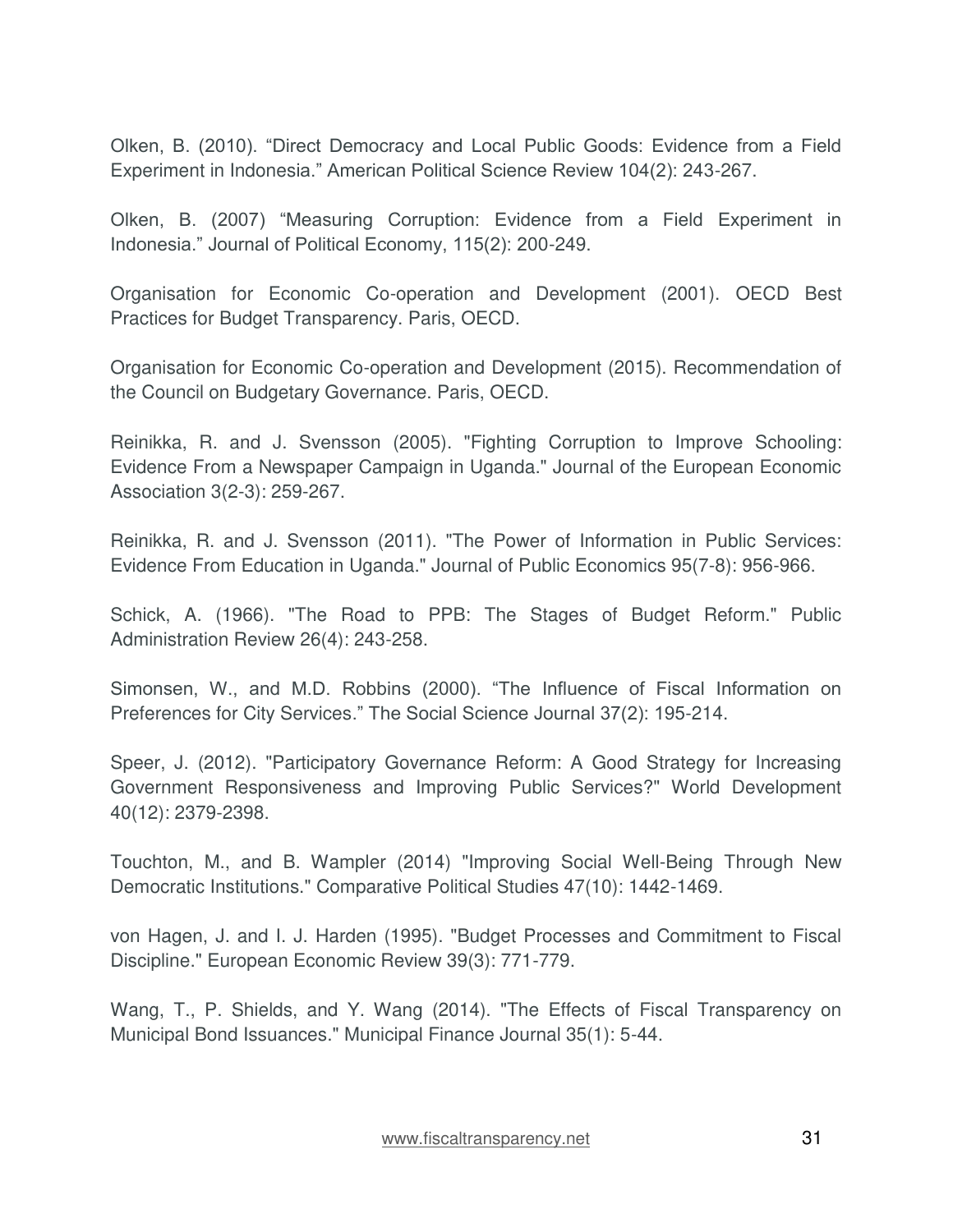Watson, D. J., R. J. Juster and G. W. Johnson (1991). "Institutionalized Use of Citizen Surveys in the Budgetary and Policy-making Processes: A Small City Case Study." Public Administration Review 51(3): 232-239.

Weber, A. (2012). "Stock-Flow Adjustments and Fiscal Transparency: A Cross-Country Comparison." IMF Working Paper WP/12/39.

Wehner, J. (2014). Legislatures and Public Finance. In: The Oxford Handbook of Legislative Studies. S. Martin, T. Saalfeld, and K. W. Strøm, Eds. Oxford, UK, Oxford University Press: 514-525.

World Bank (1998). Public Expenditure Management Handbook. Washington, DC, World Bank.

Wu, Y., and K. Wang (2011). "The Rationalization of Public Budgeting in China: A Reflection on Participatory Budgeting in Wuxi." Public Finance and Management 11(3): 2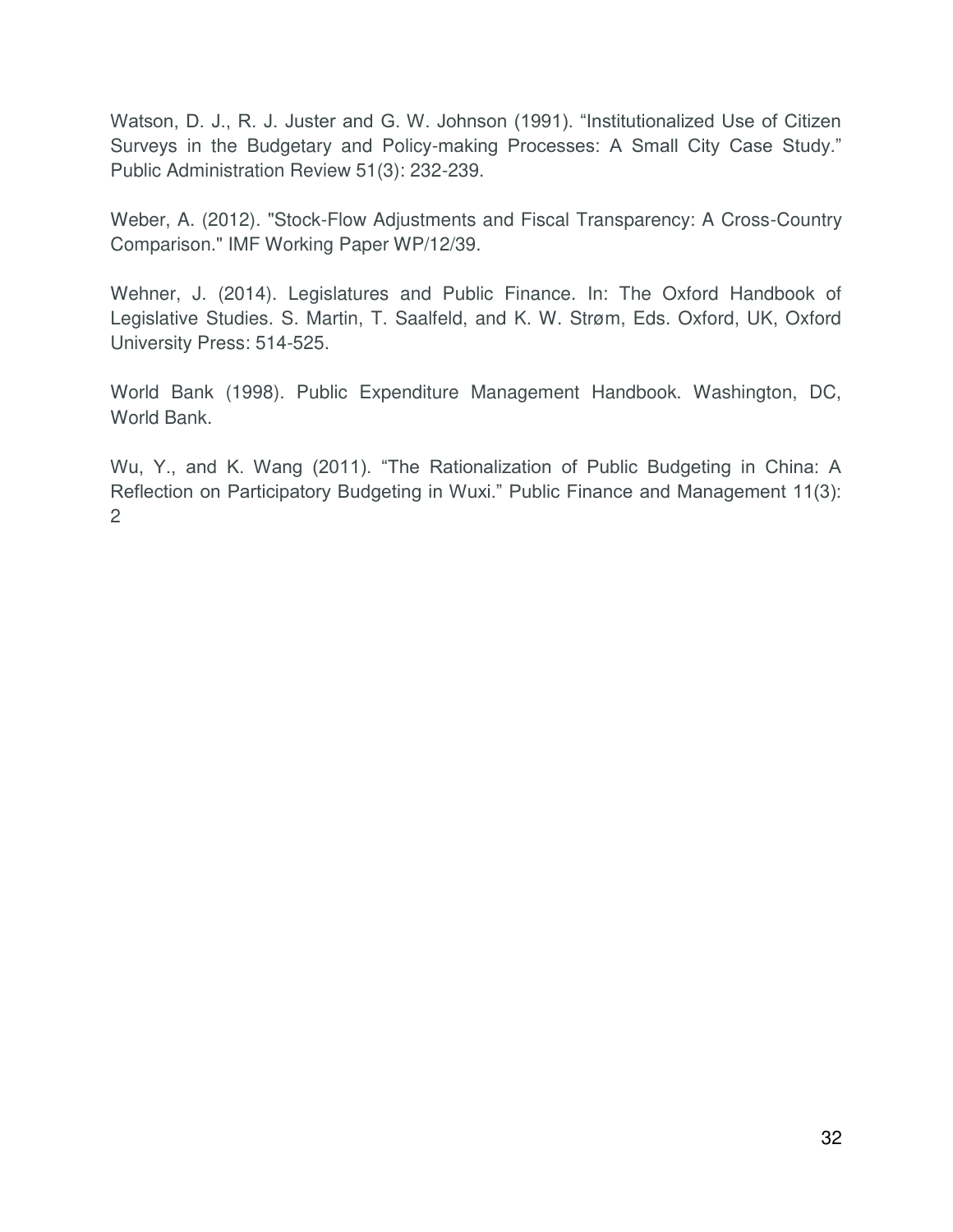Appendix: Empirical studies of the impacts of fiscal openness variables

|                       |                |              | Independent variableMain impact category<br>(secondaryQuantitat |           |                                         |
|-----------------------|----------------|--------------|-----------------------------------------------------------------|-----------|-----------------------------------------|
| Author(s)             | Date           | category     | categories)                                                     | ive       | <b>Empirical context</b>                |
| Alt & Lassen          | 2006           | Transparency | Macro-fiscal outcomes                                           | Yes       | 19 OECD countries, 1990s                |
| Alt & Lassen          | 2006           | Transparency | Macro-fiscal outcomes                                           | Yes       | 19 OECD countries, 1990s                |
| Alt & Lowry           | 2010           | Transparency | Governance (macro-fiscal outcomes)                              | Yes       | US states, 1972-2002                    |
| Alt et al.            | 2014           | Transparency | Macro-fiscal outcomes                                           | Yes       | 14 EU countries, 1990-2007              |
| Alt et al.            | 2002           | Transparency | Governance (macro-fiscal outcomes)                              | Yes       | US states, 1986-1995                    |
| Arbatli               | 8 <sub>l</sub> |              |                                                                 |           | 56 OECD and developing countries,       |
| Escolano              | 2012           | Transparency | Macro-fiscal outcomes                                           | Yes       | 2010                                    |
|                       |                |              |                                                                 |           | 41 OECD and non-OECD countries,         |
| Bastida & Benito 2007 |                | Transparency | Governance                                                      | Yes       | 2003                                    |
|                       |                |              |                                                                 |           | 41 OECD and non-OECD countries.         |
| Benito & Bastida 2009 |                | Transparency | Macro-fiscal outcomes                                           | Yes       | 2003                                    |
| Bernoth & Wolff 2008  |                | Transparency | Macro-fiscal outcomes                                           | Yes       | 15 EU countries, 1991-2005              |
|                       |                |              |                                                                 |           | 47 OECD and non-OECD countries,         |
| Blume & Voigt         | 2013           | Transparency | Macro-fiscal outcomes                                           | Yes       | 1990s                                   |
|                       |                |              |                                                                 |           | 373 municipalities in Brazil, 2003-     |
| Ferraz & Finan        | 2008           | Transparency | Governance                                                      | Yes**     | 2005                                    |
| Fukuda-Parr<br>et     |                |              |                                                                 |           |                                         |
| al.                   | 2011           | Transparency | Development                                                     | Yes       | 84 countries, 2008                      |
| Gelos & Wei           | 2005           | Transparency | Macro-fiscal outcomes                                           | Yes       | 137 funds, 1996-2000                    |
| Glennerster           | &              |              |                                                                 |           | emerging market<br>23<br>economies,     |
| Shin                  | 2008           | Transparency | Macro-fiscal outcomes                                           | Yes**     | 1999-2002 (quarterly data)              |
|                       |                |              |                                                                 |           | countries, 2004-2009<br>68<br>(monthly) |
| Hameed                | 2011           | Transparency | Macro-fiscal outcomes                                           | Yes       | data)                                   |
| Hameed                | 2005           | Transparency | Macro-fiscal outcomes (governance)                              | Yes       | 57 countries, 1998-2002                 |
| Hubbard               | 2007           | Transparency | Governance                                                      | <b>No</b> | Uganda                                  |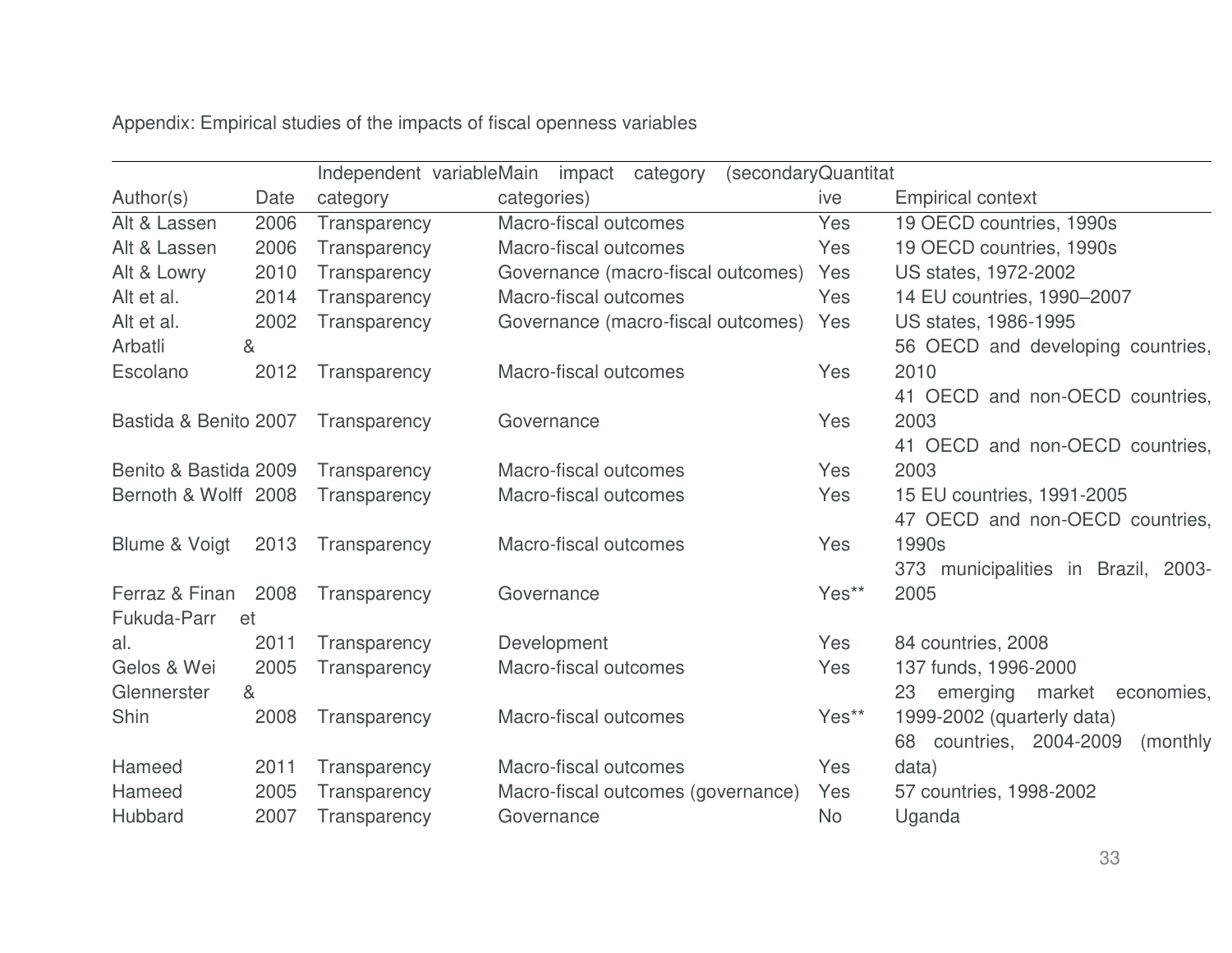| <b>Islam</b><br>Lindstedt               | 2006<br>& | Transparency  | Governance               | Yes       | 170 countries, 2002                                                             |
|-----------------------------------------|-----------|---------------|--------------------------|-----------|---------------------------------------------------------------------------------|
| Naurin<br>Reinikka                      | 2010<br>& | Transparency  | Governance               | Yes       | 110 countries, 2000s<br>218 Ugandan primary schools, 1996                       |
| Svensson<br>Hagen<br>von                | 2011<br>& | Transparency  | Governance (development) | Yes**     | and 2002                                                                        |
| Harden                                  | 2009      | Transparency  | Macro-fiscal outcomes    | Yes       | 12 EU countries, 1980s<br>US states, 562 issuances of bonds,                    |
| Wang et al.                             | 2014      | Transparency  | Macro-fiscal outcomes    | Yes       | 1986 to 2012                                                                    |
| Weber<br><b>Beath</b>                   | 2012<br>& | Transparency  | Macro-fiscal outcomes    | Yes       | 87 countries, 1980-2010                                                         |
| Enikokpov                               | 2012      | Participation | Allocation and delivery  | Yes*      | 250 Afghan villages, 2007-2009<br>522 villages in four states in South          |
| Besley et al.<br><b>Boulding</b>        | 2005<br>& | Participation | Allocation and delivery  | Yes       | <b>India, 2002</b><br>220 Brazilian municipalities, 1996-                       |
| Wampler                                 | 2010      | Participation | Development              | Yes       | 2000<br>Case studies of Brazil, Ireland, Chile,                                 |
| <b>Bräutigam</b>                        | 2004      | Participation | Allocation and delivery  | <b>No</b> | Mauritius, and Costa Rica                                                       |
| de Sousa Santos 1998<br>Diaz-Cayeros et |           | Participation | Allocation and delivery  | <b>No</b> | Porto Alegre, Brazil<br>570 municipalities in Oaxaca, Mexico,                   |
| al.<br>Goldfrank                        | 2010<br>& | Participation | Allocation and delivery  | Yes       | 1990-2010                                                                       |
| Schneider                               | 2006      | Participation | Governance               | <b>No</b> | Rio Grande do Sul, Brazil, 1999-2002<br>Brazilian municipalities, 1990-<br>3651 |
| Gonçalves                               | 2014      | Participation | Development              | Yes       | 2004<br>72 local governments in Kerala, India,                                  |
| Heller et al.<br>Jaramillo              | 2007<br>& | Participation | Development              | Yes       | 2002<br>100 Peruvian municipalities, 2001 and                                   |
| Wright                                  | 2015      | Participation | Allocation and delivery  | Yes       | 2007                                                                            |